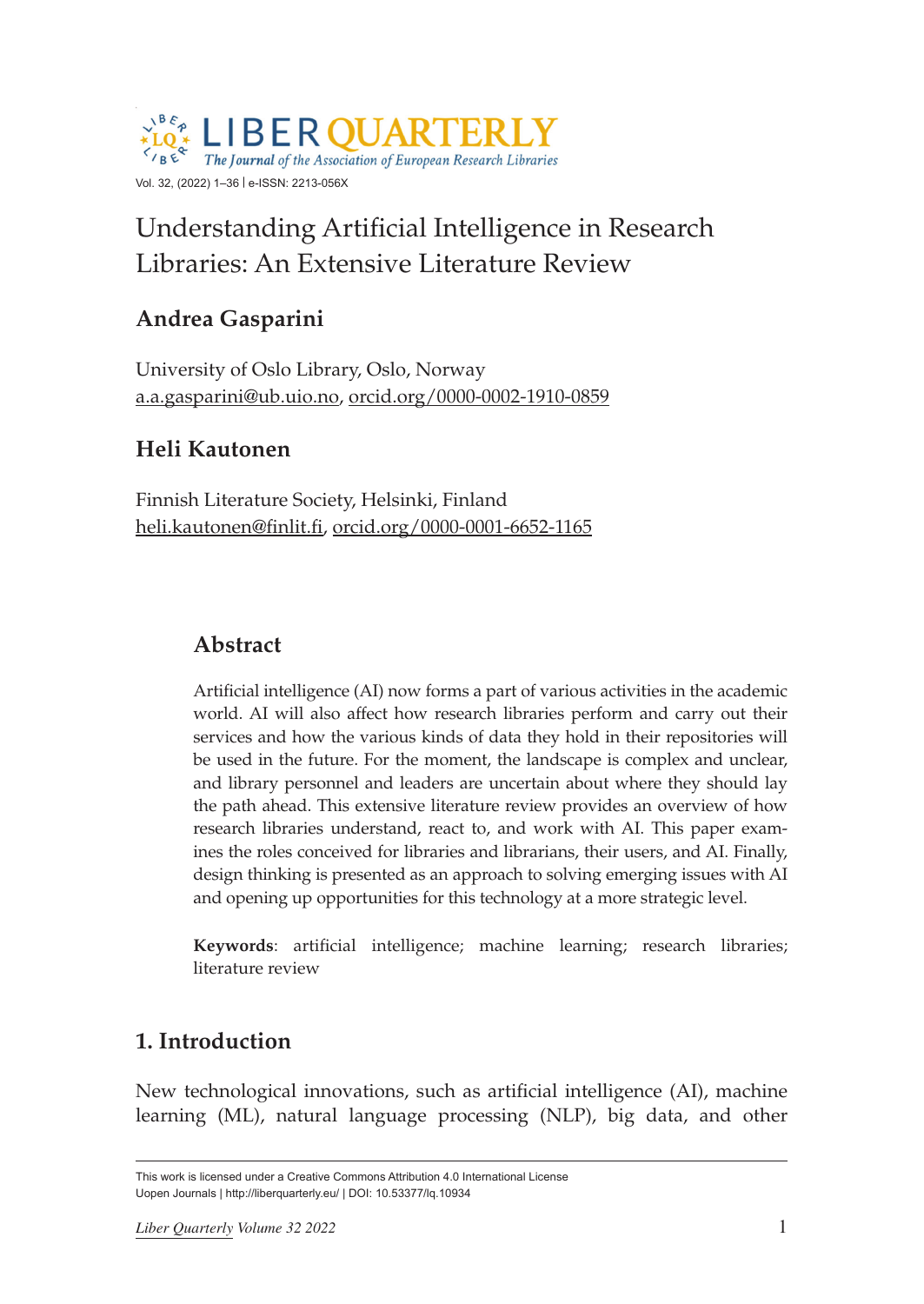concepts related to the data science landscape, are surging through the academic world. While private actors, including publishers (UNISILO, 2019) and various start-ups, are eagerly exploring AI to improve their production processes and services, public service providers may seem less proactive.

Research libraries that serve academia and other scholarly communities are at the center of this flux. They browse library technology reports to pick the most appropriate products to support their operations and services, join national or international projects to gain the benefits of collaborative technology development, and follow the progress of academic publishers and other close partners with mixed feelings. In the wake of these new innovations, debates have arisen about their impact on the research ecosystem.

In this paper, we examine the advancement of these new algorithm-powered and artificially intelligent technologies (hereafter "AI") in the context of research libraries (hereafter "libraries"). Amid surging discussions, diverging interests, and an abundance of new technology buzzwords, it seems obvious that libraries need a better understanding of this phenomenon as well as guiding principles to help them deal with the current questions concerning these new technologies and to make sense of their future existence with AI. In particular, libraries need to be able to define their own roles in a changing world and understand the consequences these changes pose for their customers. Interactions with various stakeholders need to be orchestrated, and one viable way is to find and deploy an empathic standpoint.

The complexity of this phenomenon calls for approaches that acknowledge and build on a multitude of viewpoints, aims, values, and trajectories. Both in theory and in practice, design methods propose viable approaches for embracing multiplicity and complexity. Design thinking, understood as the process of deploying designerly methods to achieve organisational goals (Brown, 2008, 2009), and service design, which emphasises the intangible and social characteristics of service production and consumption (Miettinen & Koivisto, 2009), are also gaining approval in the context of public services (Kimbell, 2009; Kimbell & Vesnić-Alujević, 2020). The major benefits of designerly approaches are seen in their ability to address user viewpoints in product development and innovation (e.g., Keinonen, 2010; Whicher, 2017), to foster discourse and frame contradictions toward constructive and situated solutions (Dorst, 2015; Nelson & Stolterman, 2012; Paton & Dorst, 2011), and to inform problemsolving processes with empathy (Gasparini 2015; Koskinen et al., 2003).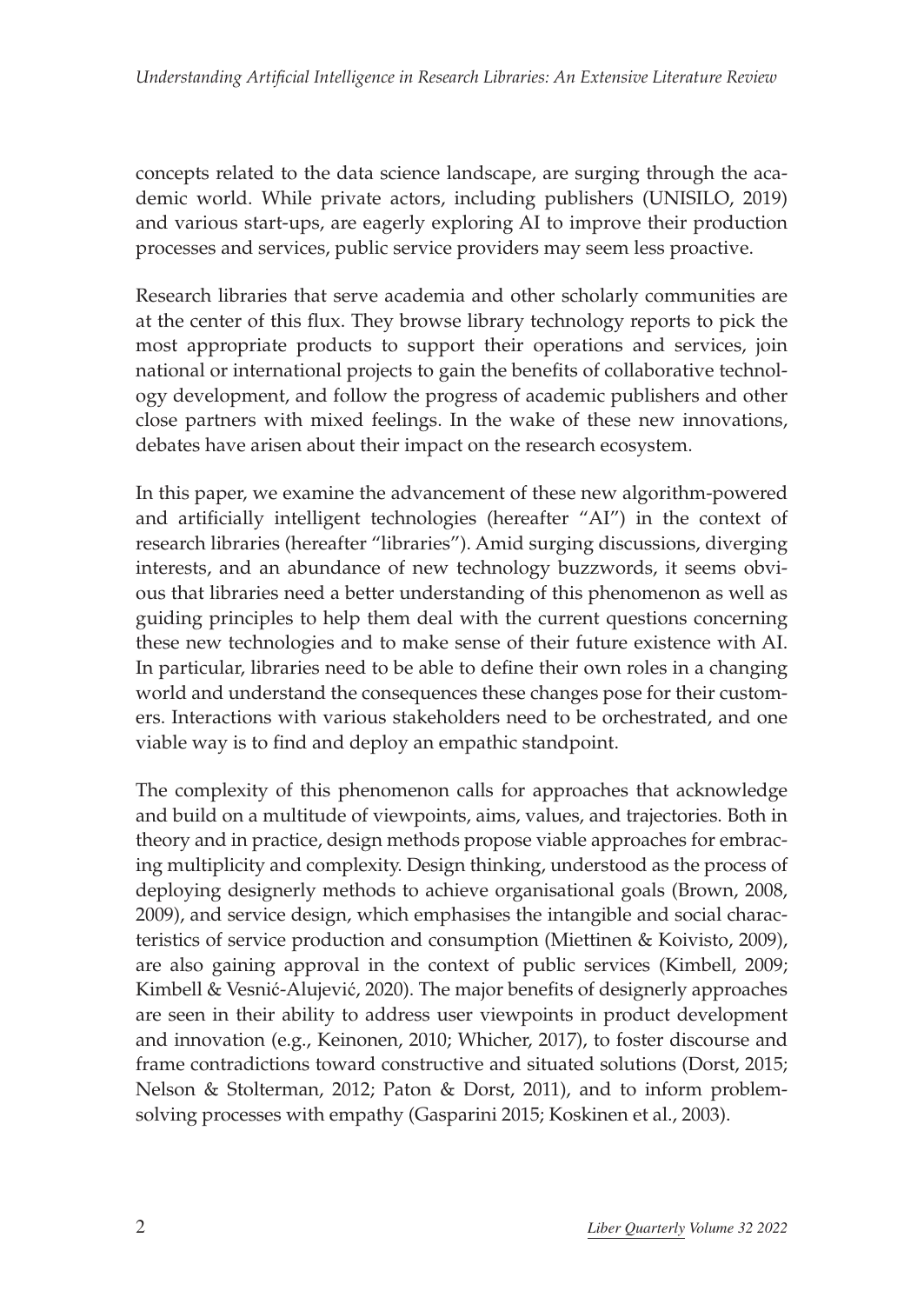The flavour of divergent and convergent thinking at the core of design activities enables us to address complex problems and unforeseen societal issues that emerge from, for example, rapid changes in information and communication technology (Kimbell, 2009). Design methods, such as prototyping and co-designing, may serve organisations as "learning devices to develop strategic responses to changes in their environment" (Kimbell & Bailey, 2017). There is evidence of successful design interventions, including in the library context, when new information systems or organisational collaborations have been introduced and developed (Priestner, 2020, 2021; Young et al., 2020). Thus, the aspect of designerly approaches (hereafter "design") seems worth exploring when discussions on AI in libraries are examined.

AI is a technology that is taking over intellectual capacities previously associated solely with humans. The recent development of, for example, NLP and ML methods and applications indicates that algorithms can overcome human intelligence in some respects, such as the speed and precision of data processing (Stahl, 2021).

There are arguments that stress the importance of a critical view of the social shaping of technology (Dutton, 2013). The well-established conceptual frameworks provided by, for example, Human-Computer Interaction (HCI) studies or Actor-Network Theory (ANT) aim to explain the impact of digital technologies on humans. With regard to AI, these frameworks may seem too narrow. Posthumanistic theories present a worldview that extends from the anthropocentric toward an interrelation of different forms of human and non-human agents (Smart & Smart, 2017).

The prevailing understanding of technology as merely instrumental (the "man versus machine" dichotomy) can prove inadequate for analysing the complex and multiple aspects of interacting with AI. Instead, addressing technology with subjectivity, an agent or actor that is "intimately interwoven in our social fabric" (Braidotti, 2019, p. 32) may better enable an understanding of the full extent of the technological impact on our daily lives (see also the critical accounts of human-non-human cultures by Collomb and Goyet, 2020, and Thompson, 2019, p. 145–153). Moreover, the interdependence of humans and the technology that we have designed for ourselves (Latour, 2013), or the fact that these tools shape our existence in an ontological manner (Escobar, 2018), suggest that it is imperative to look at these new technologies and their role in the process of interaction.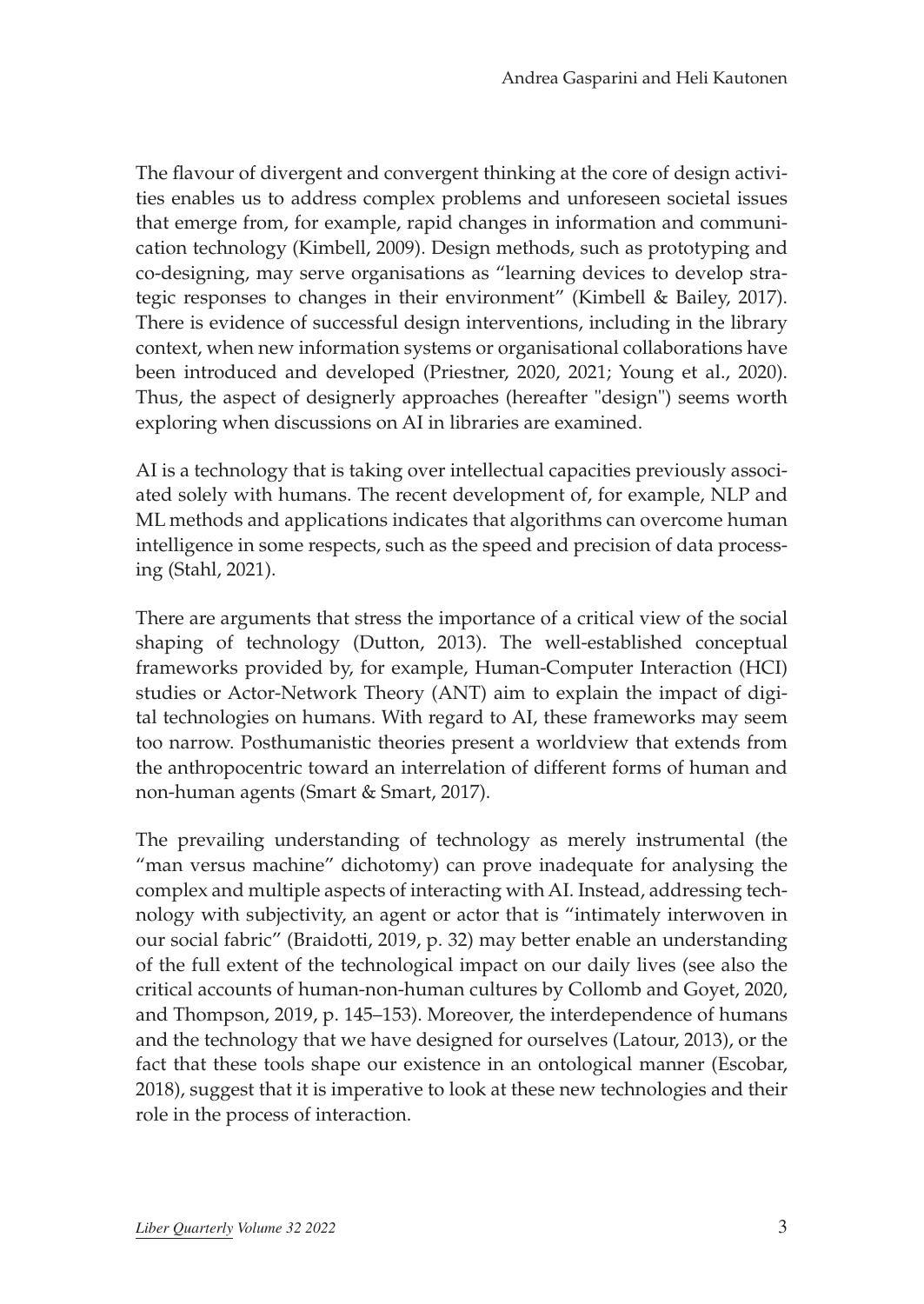The goal of this study was to find paths that aid libraries in the age of AI. To achieve this, we conducted an extensive literature review of various publication repositories and indexes with the aim of discovering literature on AI technologies in libraries. Converging toward the notions of design and posthumanistic thinking, we specifically explored the roles dedicated to the different actors in the literature. We paid attention to the center of focus when engaging with AI and sought to detect case examples of feasible designerly approaches.

# **2. Review methodology and procedures**

The aim of the study was to form an understanding of the current status of the research and the diversity of discussions on the field. We applied explorative and extensive, yet systematic, review methodologies. Figure 1 depicts the process of the study from preparation through the literature search and inductive content analysis to the final synthesis.

The research question(s) (RQ) that cover the researchers' areas of interest drive the study process and reveal the relevant elements for further analysis (Foster & Jewell, 2017; Hart, 1998). As libraries and their users are the most obvious stakeholders in the adoption of new technologies, we decided to examine the literature from their perspectives. Inspired by the theories of posthumanism, we also wanted to seek indications of AI itself as a non-human agent. Finally, instructed by the literature on design, we sought examples of designerly approaches in libraries' AI deliberations.



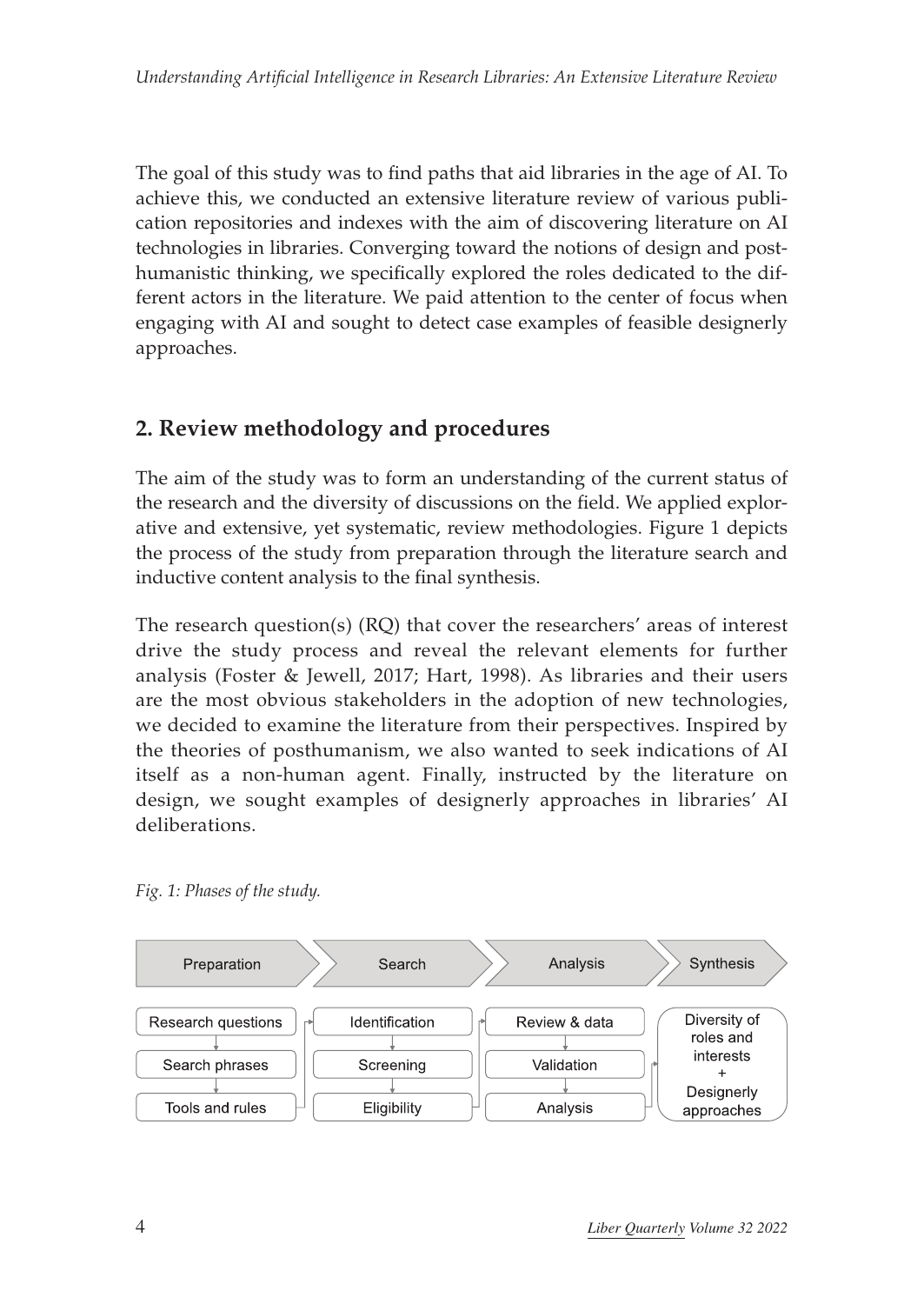The following research questions scan the problem area from these perspectives:

RQ 1: How is the role of libraries and/or librarians described in relation to library users and AI?

RQ 2: How is the role of the user of research libraries (students, researchers, and citizens) described in relation to AI and libraries?

RQ 3: How is the role of AI (i.e., the non-human entity) described in relation to libraries and their users?

RQ 4: What is the role of design (if any)?

The following search phrases, utilising Boolean operators, provided an adequate body of publications for our review:

- Artificial intelligence AND ("academic librar\*" OR "university librar\*" OR "research librar\*")
- Machine learning AND ("academic librar\*" OR "university librar\*" OR "research librar\*").

We considered the free but robust online tools provided by Google and Zotero most efficient for cross-organisational collaboration. Our most important tool was an online sheet (called "the matrix"), which we used to take down detailed notes about each paper and each research question. In the analysis phase, we used the online visualisation tool Padlet to compose affinity diagrams and to elaborate on the conclusions.

We refined the screening rules and eligibility criteria while the search proceeded. Since our aim was to capture academic and professional discussions in this field, we accepted all types of papers, including scientific articles, white papers, and even event reports.

We extended the search to several available platforms. Our review included material from various discovery services and databases: ACM, Emerald Insight, Jstor, Scopus, Science Direct, Web of Science, and LISSA. We identified almost half of the articles that fitted the eligibility criteria from the first resource, but our persistent search resulted in several more articles from other resources. We conducted the first round of searches in July 2020 and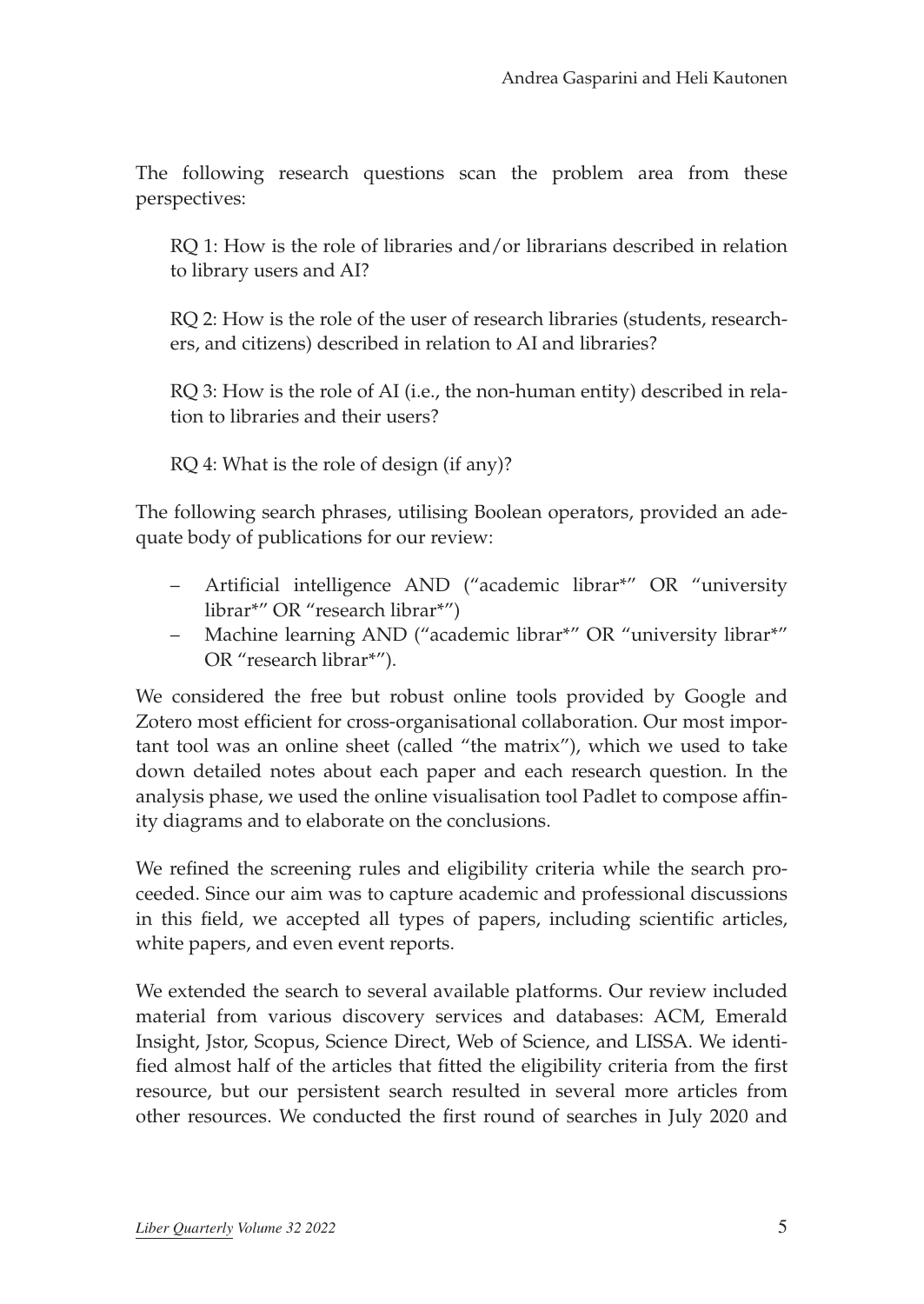selected 152 papers for closer review. In October 2020, a complementary search resulted in seven papers that were published after the first round.

At the beginning of the analysis phase, we both read an equal share of the papers, made notes about each paper, extracted key concepts and phrases, and transcribed some citations on the notes sheet. This phase revealed that some texts could not answer any of the research questions, and they were excluded as irrelevant. The final body of literature accepted for further analysis consisted of 126 texts.

To verify the accuracy of the content analysis, and thereby the reliability of the review findings, we chose an analogical approach. In total, we selected 25 papers for a comparison, which corresponded to approximately 20 per cent of all the papers in our review. When we compared the notes that each of us had produced for this sample of papers, we found them to be highly conformant. Therefore, we considered the rest of the analysis acceptable.

The abstraction and interpretation of field data are key challenges for the trustworthiness of qualitative research (Elo et al., 2014; Holtzblatt & Beyer, 2017). In this study, this required several rereadings, concept creations, and affinity iterations before we had the final list of codes, that is, the concepts explaining the corresponding and relevant themes for each research question. First, we identified and named emerging themes or patterns from the notes for each research question. Then, to better arrange the themes in categories, encapsulate the essence of the themes into codes, and eliminate avoidable overlapping of the codes, we utilised the visualisation capacity of Padlet and composed affinity diagrams for all four research questions (see the example in Figure 2 and the definition of affinity diagrams in Holtzblatt & Beyer, 2017, p. 127–146). The final list of codes in Appendix A serves as a "categorisation matrix" (see Elo et al., 2014) that represents the identified and relevant themes from the content.

### **3. Findings**

#### **3.1. Overview of the literature**

More than one-quarter of the literature comprises position papers (33/126), a fraction of which are targeted at library professionals (14/126), while the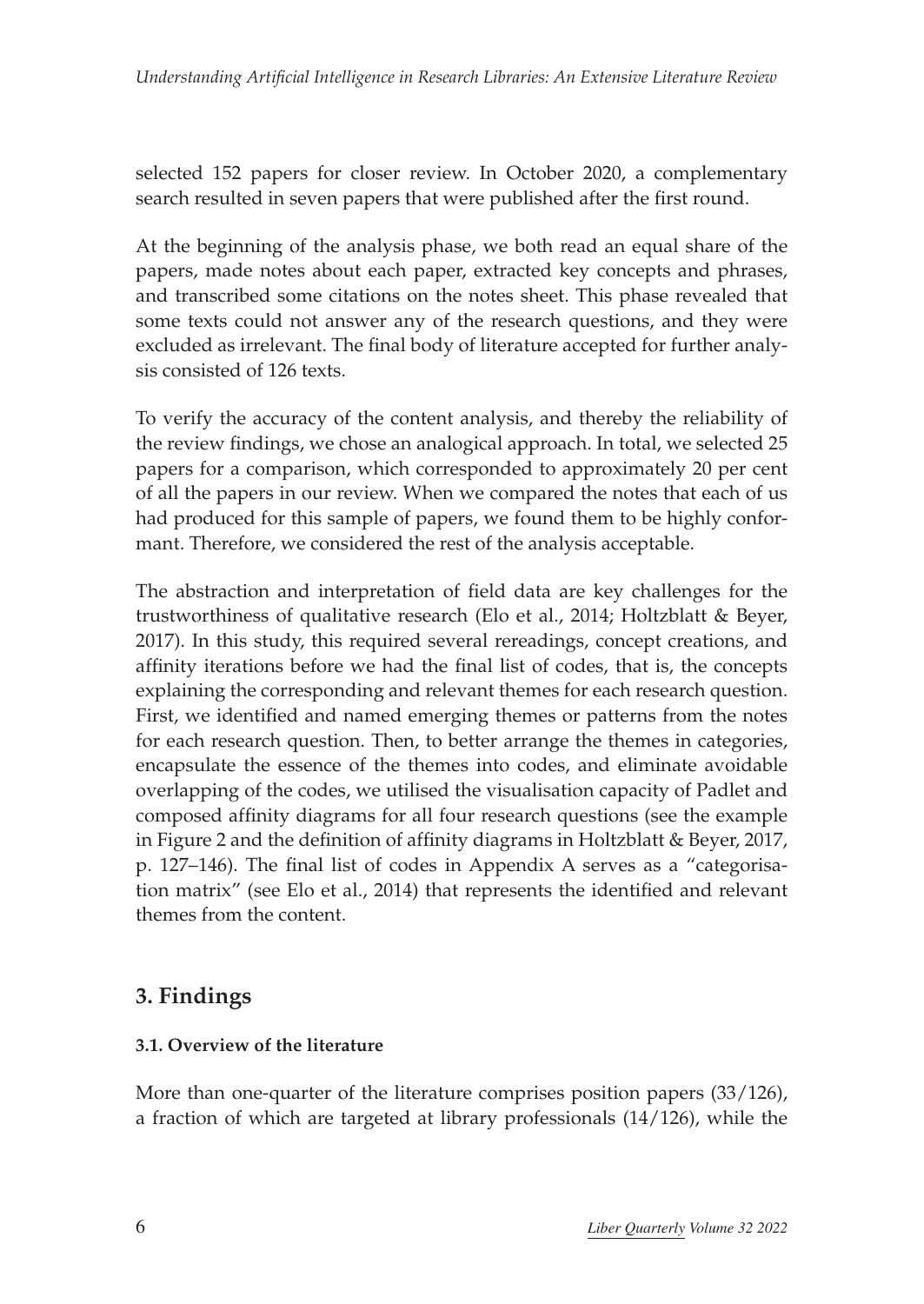



majority contribute to academic discussion (79/126). A total of 41 articles (out of 126) fulfilled the criteria for a conceptual or theoretical research paper. Of the papers, 32 build their arguments on empirical findings from a case study or real-world project. The publications extend over six decades. The first article in the review was from 1975 and the last was from October 2020. Almost half of the papers were published after 2018, signifying a growing interest in the topic.

#### **3.2. Role of the library and librarians**

The first research question focuses on the roles proposed for libraries and library staff in relation to the new technology emerging in the research ecosystem. Even though the literature was accepted for review due to its connection with the research library business, 30 per cent of the papers (38/126) do not explicitly address any role for a library or its staff. The remaining 88 papers express a variety of roles for libraries.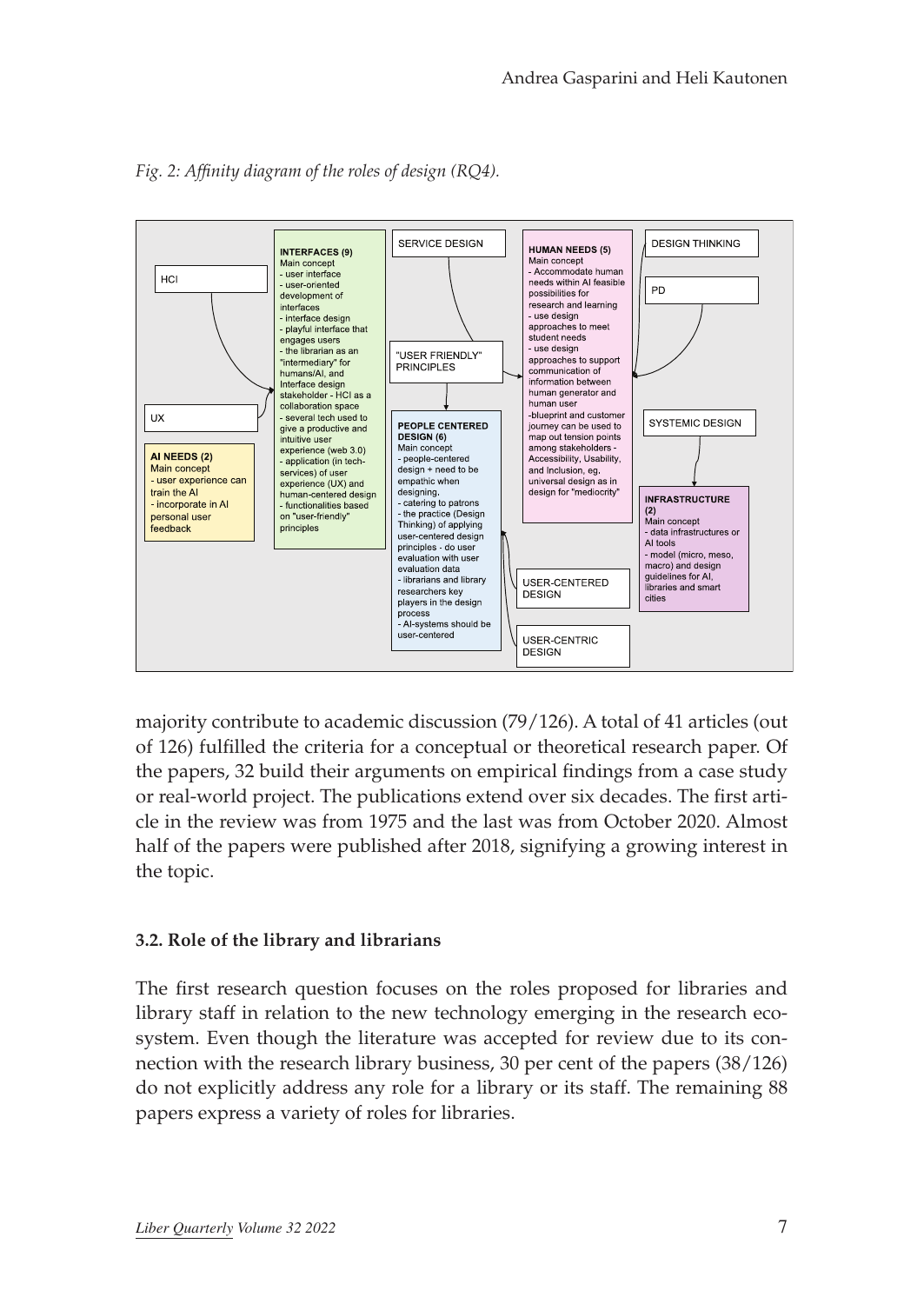Our review detected seven distinct, implicit roles for people working in libraries. The following codes indicate the distinction between the activeness or passiveness of the proposed role and a library's relation to other active agents:

- Professional using AI tools and services (L-1)
- Professional developing AI tools and services (L-2)
- Guardian of values (L-3)
- Investigator of change  $(L-4)$
- Professional replaced by AI (L-5)
- Partner/participant in change (L-6)
- Agent of desirable change (L-7).

The most prominent roles depicted for librarians are related to the development of new tools and services based on AI technologies. Most of the texts emphasise that librarians need to develop their skills as users of new AI technology (code L-1, 43/126 papers) and abandon their old paradigms, practices, and workflows, for example, by producing metadata (Yelton, 2019). These skills are needed at different levels of library operations, from customer services and collection management to strategic management and leadership (e.g., Rubin et al., 2010; Siguenza-Guzman et al., 2015). The librarian's role as a knowledge professional would remain, but the new technology would require a scaling up of professional competencies (e.g., Adams Becker et al., 2017; Nolin, 2013; Walker & Jiang, 2019).

A few papers extend future library expertise even further to the development of AI-based tools and services (code L-2, 8/126 papers). These authors are willing to assign new technology-intensive tasks to librarians, including the preparation of ML training data (Griffey, 2019b; Maringanti et al., 2019), the definition of data capture criteria (Hähner & Seeger, 2009), or the evaluation of AI outputs (Griffey, 2019b). Some authors propose that librarians could be assigned to the development and procurement of automated systems (Walch, 1993) or the design of new services (Cox et al., 2019b; Gasparini et al., 2018; Hepworth, 2007).

Librarians' institutionalised experiences in trustworthy knowledge management and delivery are viewed as virtues to be nurtured or inconveniences to be eliminated. Of the papers, seven highlight librarians' central role in safeguarding societal values (code L-3, 7/126 papers); libraries are seen as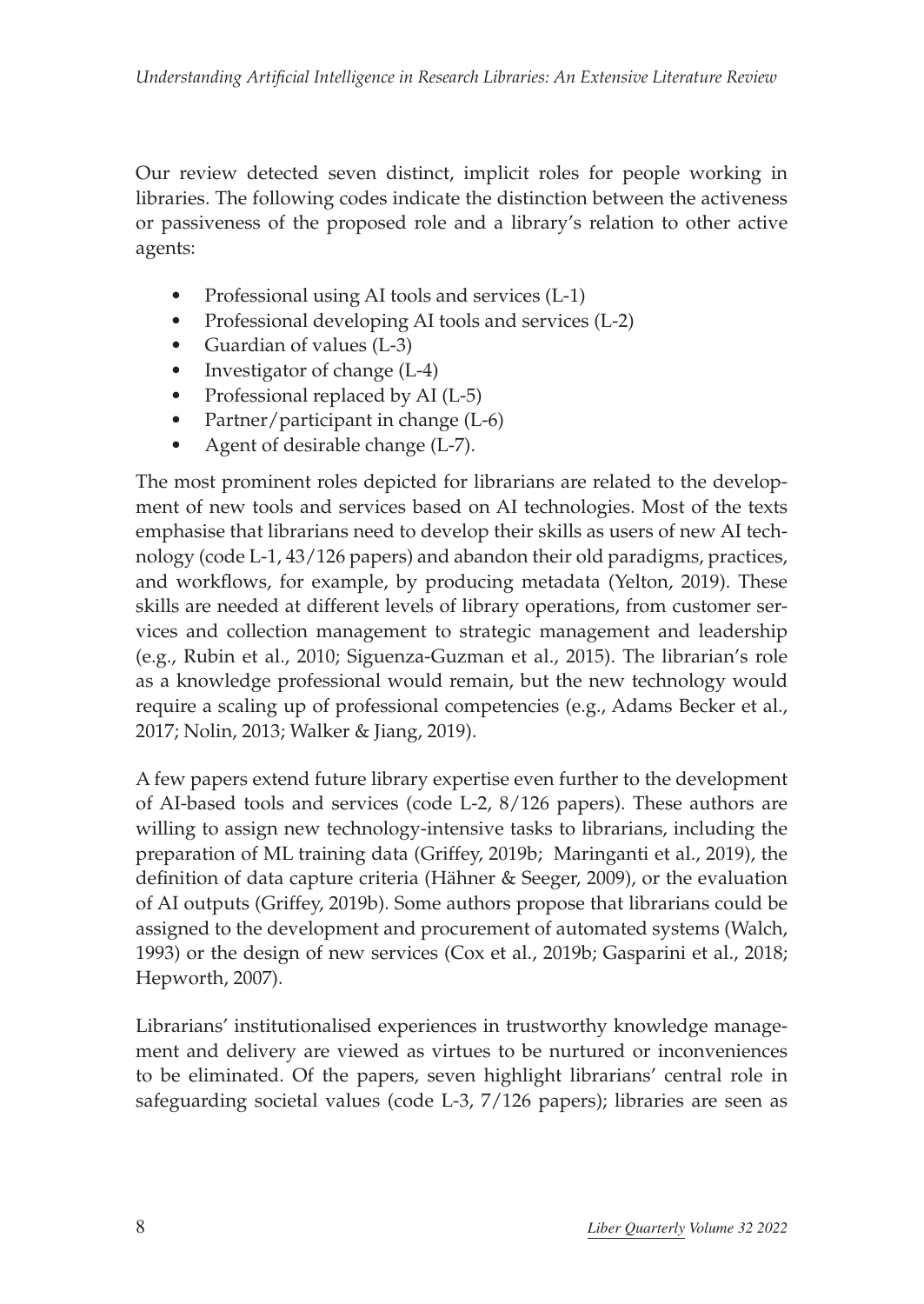guardians of free and unbiased knowledge (Johnson, 2018, 2019), algorithmic literacy (Ridley, 2019), ethical provision of access (Schneider et al., 2019), and democracy (Ylipulli & Luusua, 2019) or as havens of old-school information technology (including books) and people (Steele, 2011).

In the review, six authors express an investigation-oriented role for libraries (code L-4, 6/126 papers), highlighting the need to survey libraries' opinions on change (Ali et al., 2020), monitor the change (Cox et al., 2019a; Frederick, 2017; Lorang et al., 2020), or conduct library and information science research (Gorichanaz et al., 2020; Kushkowski et al., 2020). In contrast to these views, three authors forecast that AI will eventually replace librarians (code L-5, 3/126 papers). When librarians' professional expertise and behaviour are transferred to automated operations, there may be no need for librarians in the scholarly ecosystem (Asemi et al., 2020; Bethard et al., 2009; Ewing & Hauptman, 1995).

There are eight papers that emphasise that libraries can be seen as valued partners and collaborators in the change (code L-6, 8/126 papers). Libraries can harness existing structures of collaboration with schools and other educational institutions by providing tutorials or other learning materials that aid in understanding AI technology and its implications (EDUCASE, 2020; Massis, 2018; Watkins, 2019). Learning algorithms should be taught with relevant materials, and the outcomes should be validated against human-quality criteria. This is considered to be a new area in which librarians and archivists can become distinguished partners (Johnston & Weckert, 1990).

Libraries can also reach out to new fields of expertise and play an active role in the development of new services or research infrastructures. Kennedy (2019) and Muehlberger et al. (2019) encourage librarians to engage in interdisciplinary collaboration with computer scientists, developers, humanities scholars, and other researchers because the enterprise requires expertise from different fields. Through active participation in the change, libraries will become (or maintain their role as) crucial research infrastructures, serving as "amplifiers" for research (Burton et al., 2018; Finnemann, 2014).

The review included 12 articles that suggest an even more active role for libraries: they should not just participate in the development of AI but should drive desirable change as proactive agents (code L-7, 12/126 papers). The authors argue that by positioning themselves at the forefront of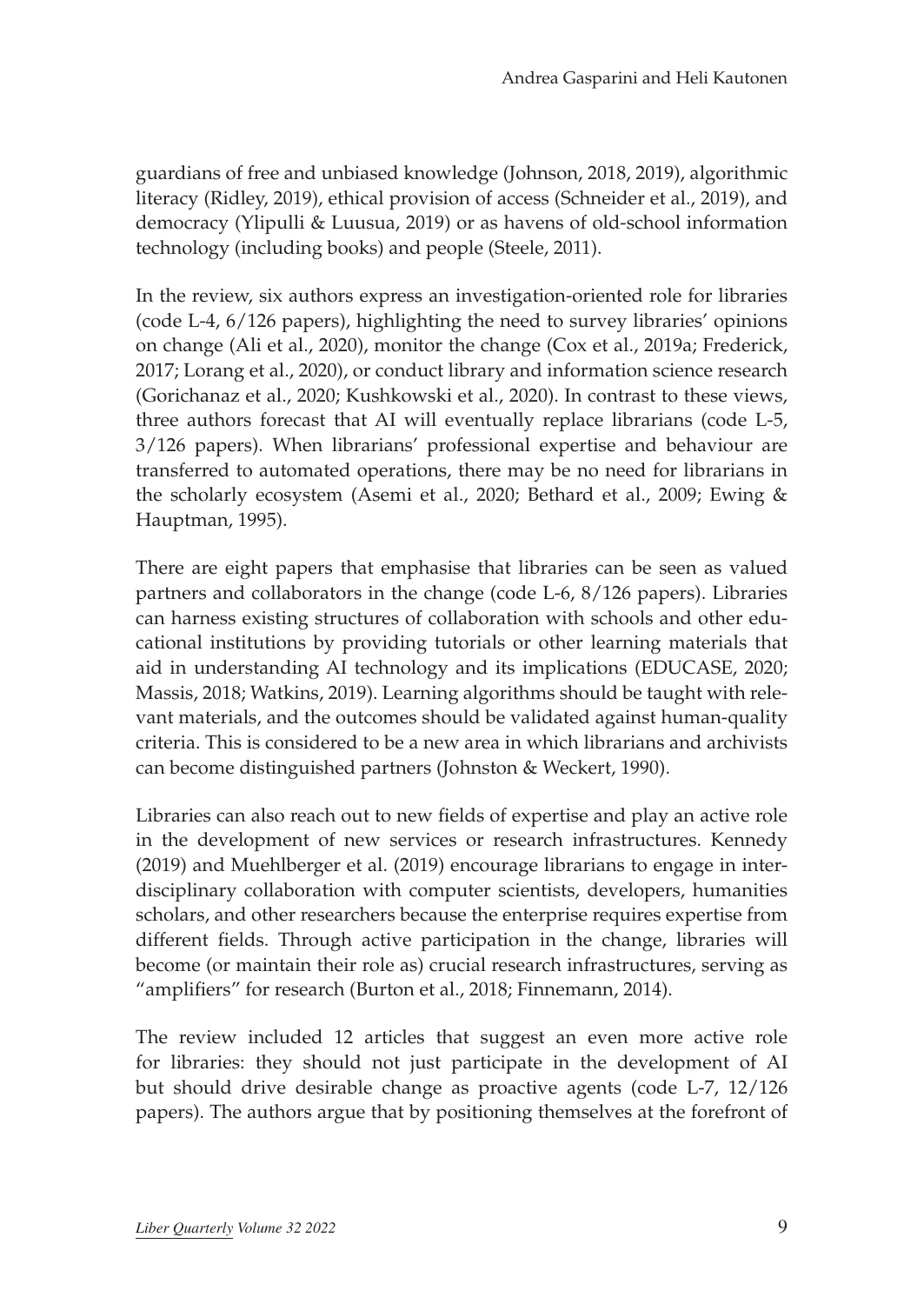transformation, libraries can safeguard their interests and ensure that their values are respected.

The traditional role of libraries as trusted partners in research communities provides libraries with an opportunity and responsibility to educate their patrons on AI-related topics (Head et al., 2020; Lund et al., 2020; Wheatley & Hervieux, 2019). As the new technology entails issues of bias, social justice, and privacy, education in information literacy should be extended to new areas of digital ethics (Griffey, 2019a; Head et al., 2020). A proactive role can also be achieved through experiments with AI. Libraries could host AI laboratories in which their patrons and personnel learn how to deal with new technology (Griffey, 2019a; Jakeway, 2020; Kim, 2019a). Librarians could even take the lead in designing and integrating practical uses for AI technology in library systems and services (Exlibris, 2019; Lund et al., 2020).

In the service of better science, libraries could also be considered responsible for thinking critically about the relation between humans and technology. The future will require the integration of the expertise of human librarians with the intelligence of machines (Cordell, 2020). By asking the right questions, librarians may be able to "tame the demon" and help judge whether a task should be assigned to a machine or accomplished by a human (Bourg, 2017). In strategic planning processes, librarians could compensate for a lack of humanistic spirit in the often technology-focused conversation (Cao et al., 2018). Some consider it imperative for libraries to take a leadership role in the broader societal discussion about responsible technology (Cordell, 2020).

#### **3.3. Role of the user**

The second research question is an exploration of the different roles that library users (students, researchers, and citizens) can play when they relate to upcoming AI-based services. From this viewpoint, 79 papers were considered relevant, while 47 did not indicate any identifiable role for users. The affinity work denoted users as follows:

- Information seeker  $(U-1)$
- Being exploited by AI (U-2)
- Victim of bias (U-3)
- Community member (U-4)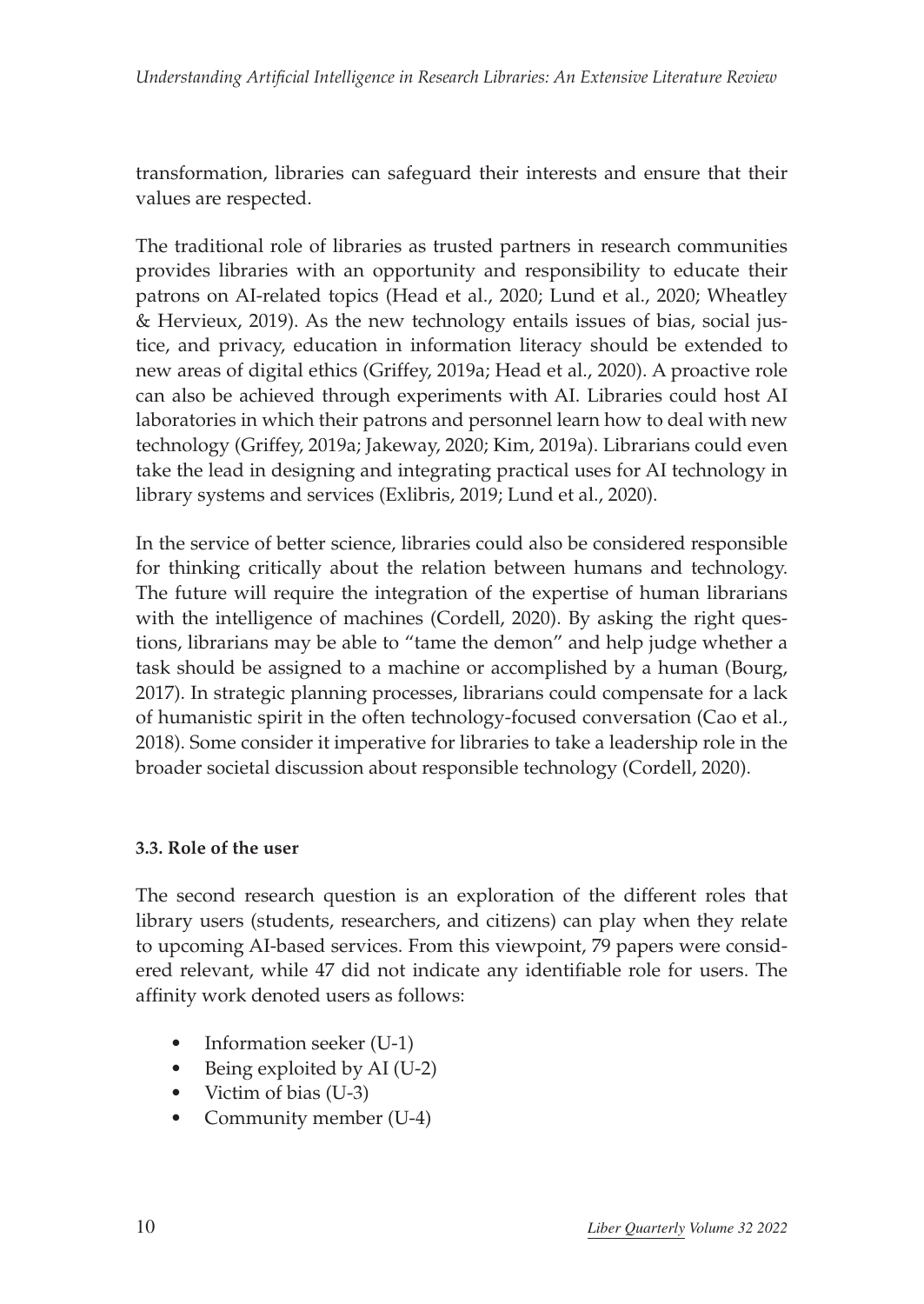- Learner of AI technology (U-5)
- Consumer of AI services (U-6)
- Beneficiary of AI help in knowledge creation (U-7)
- Part of a trade-off with AI (U-8)
- Co-designer (U-9)
- • Bypassing librarians (U-10).

In total, nine papers (code U-1, 9/126 papers) define users as information seekers, with their quest, insecurity, and willingness to use a research library. Seeking information is the first user-wise approach to AI in the context of a research library (Golub et al., 2020; Wang, 2011). As information seekers, users of libraries should be able to find resources quickly and accurately (Wen & Li, 2019) and become informed patrons (Miller, 2020). Today's systems are often difficult to use, and resources are often in different locations (Wen & Li, 2019). A first step could be to enrich library metadata with correct tags (Voorbij, 2012) and the interests and needs of a "great variety of users" (Niininen et al., 2017). In libraries, users, their needs, and their data, such as library usage and website visits, have always been kept secret (Johnson, 2018), but this is undergoing a change.

The review showed examples of exploitation in 11 papers (code U-2, 11/126 papers), whereby the data provided by patrons are used to analyse users' satisfaction (Ochilbek, 2019; Yue & Jia, 2008) or to make predictions concerning future requests (Litsey & Mauldin, 2018). Facebook posts from patrons can also be used to predict responses to different types of library posts (Gruss et al., 2020). Library patrons could thus be victims of AI transformation when a system adjusts itself to the user data received without a user's explicit interaction (Asemi et al., 2020; Johnson, 2018). Moreover, if robots are introduced into libraries, they may exploit sensitive data by misusing students' observed or shared private matters (Kim, 2019b).

A few papers (code U-3, 6/126 papers) pinpoint problems with bias in the metadata inserted into library systems over many decades and now used in algorithms (Brygfjeld et al., 2017). Nowadays, the tuning of algorithms and AI-based tools causes these biases to emerge, and in the worst case, they become reinforced (Schoeb et al., 2020). These effects may have unprecedented results on already vulnerable groups of citizens (Padilla, 2019). In an academic context, blindly trusting systems that have "implicit bias programmed into them" will lead to dubious research results (Benedetti et al., 2020; Henry, 2019).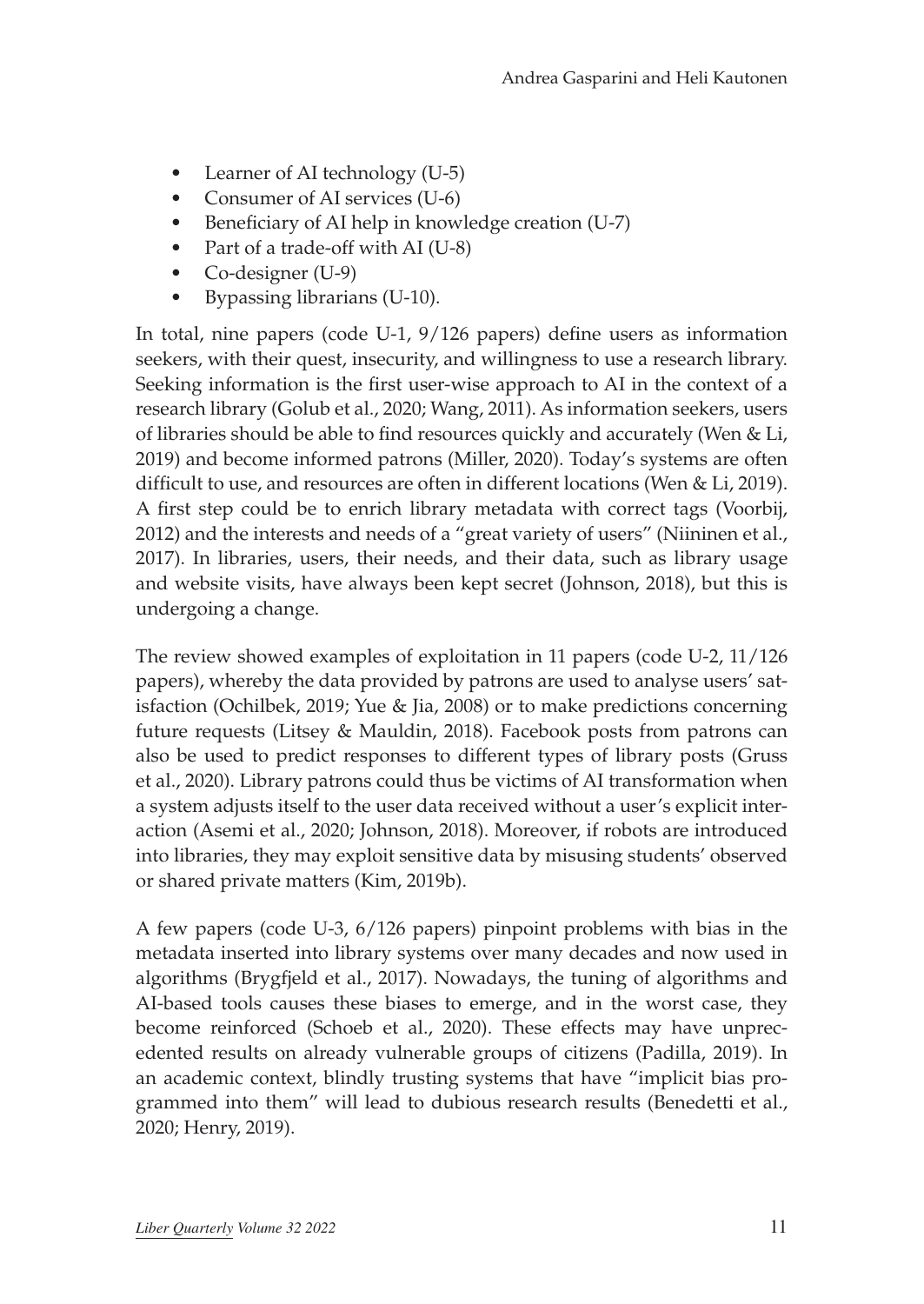The context of which a community member is part, or entering, is considered by two papers (code U-4, 2/126 papers). Guerra and Da Silva (2008) propose a system that reacts to information that users share with a handheld device when moving around a library, while Ylipulli and Luusua (2019) address the role of a library as part of a city.

A total of 12 papers regard competence as crucial (code U-5, 12/126 papers), with a proactive and non-passive approach to AI from patrons being necessary. In an already established AI lab, one of the goals is to support "selfdirected learning and peer-to-peer learning among students" (Kim, 2019a). However, libraries have a crucial role to play in identifying and presenting this new digital evolution to "help increase user adoption and staff acceptance" (Wheatley & Hervieux, 2019), and librarians should be involved in teaching patrons about the implications of data-driven decision systems (Head et al., 2020; Massis, 2018; Morriello, 2019). Users need AI literacy to explore new ways of understanding their own fields (Adams Becker et al., 2017). AI literacy may also avoid misunderstandings, as users might otherwise believe that AI gives normative outputs "rather than descriptive fact" (Yelton, 2019, p. 14). Moreover, patrons need this competence to react to "systems of surveillance and algorithmic injustice" (Cordell, 2020) and avoid a new digital divide: "a class of people who can use algorithms and a class used by algorithms" (Ridley, 2019, p. 36).

In our review, 12 papers indicate the user as a consumer of AI services (code U-6, 12/126 papers). A motivation for researchers to search for help from AI is the need to be able to tackle new and varied media and the growing production of knowledge (Finnemann, 2014), access them more easily (Garzone & Mercer, 2000; Steele, 2011), and gain better search strategies (Dent, 2007).

The analysis of the papers revealed a variety of services of additional epistemic value to patrons when in use (code U-7, 8/126 papers). A paper by Hofman-Apitius et al. (2009) presents an ML-enhanced tool to extract biological information from text. There are papers that argue for the role of patrons in sustaining lifelong cooperation with AI (Lee, 2011; Wang & Cao, 2014), with different and novel types of services (Koehler, 2004; Porcel et al., 2017). Finally, library staff and patrons need to understand all aspects of how this new technology wave will shape research (Jakeway, 2020; Kennedy, 2019).

A group of papers (code U-8, 9/126 papers) takes a different approach, arguing for a trade-off between AI and its users. In some cases, users give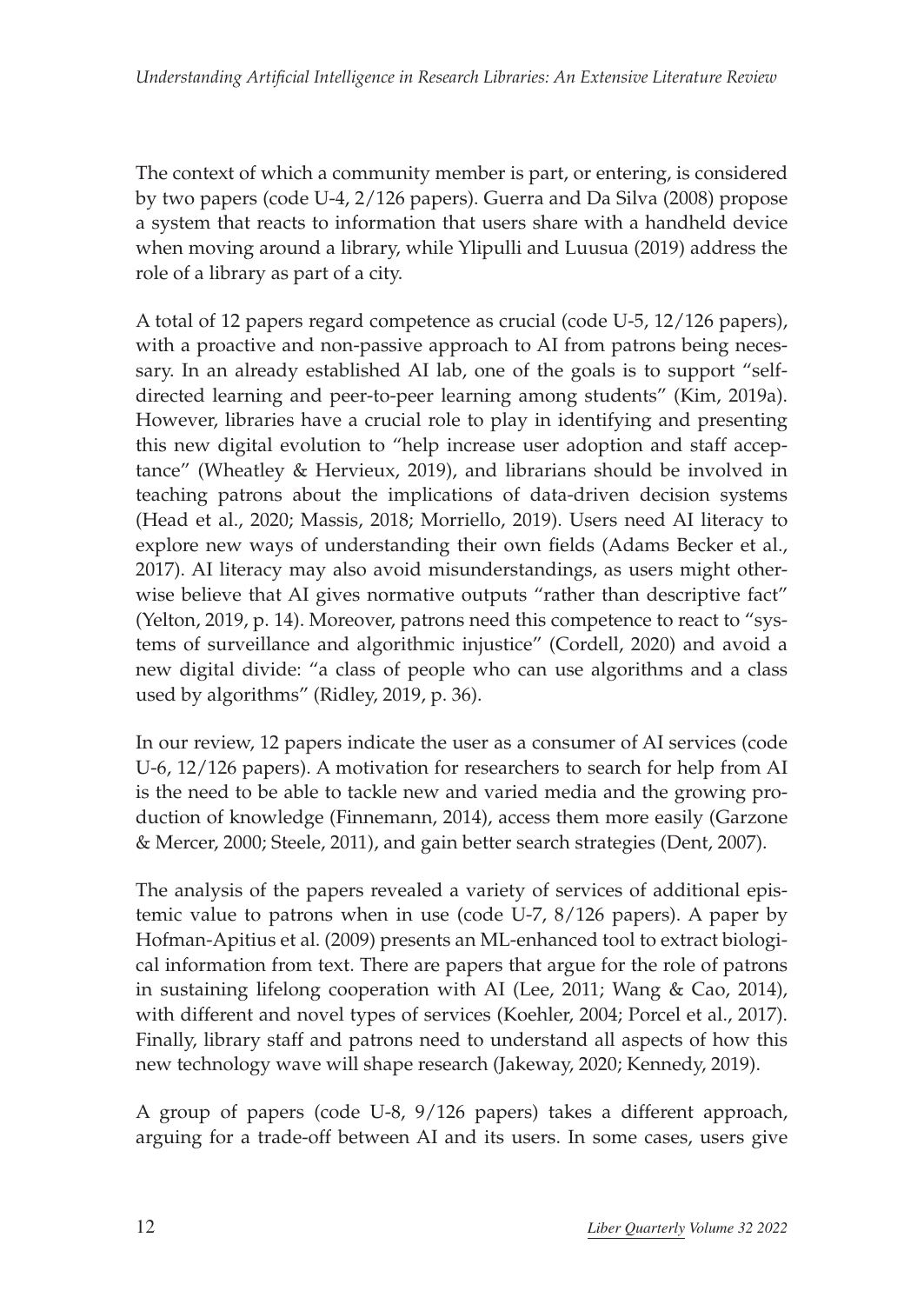away their personal data to achieve better service (Alam et al., 2020; Iqbal et al., 2020) and personalised recommendations (Hahn & McDonald, 2018; Hepworth, 2007; Zhu & Wang, 2007) through personalised search engines (Montaner et al., 2003; Porcel et al., 2009). Research has also found methods to use algorithms to develop users' recommendations for relevant books using small amounts of data (Neumann & Geyer-Schulz, 2008). Libraries also do this work using circulation data (Lund, 2020).

Patrons can also play a more prominent role when AI services are conceived according to six papers (code U-9, 6/126 papers). Co-designing AI-based services with patrons would allow smart libraries for and by humans to become more truthful (Cao et al., 2018; Gasparini et al., 2018). After all, user-centered development of education services (EDUCASE, 2020) and library systems for information retrieval (Keshavarz, 2008) and user cultivation are crucial and also require context awareness in the design process (Cox et al., 2019b). As explained by Cabrerizo et al. (2015), library systems must consider a "multitude" of users.

The last topic (code U-10, 4/126 papers) emphasises how users can bypass librarians and make them obsolete (Ewing & Hauptman, 1995), as patrons have access to better and faster services elsewhere.

#### **3.4. Role of AI (non-human)**

In addition to looking at the roles of librarians and library users, our review aimed to find indications of the roles given to intelligent technology (i.e., a non-human entity). The authors' expressions were examined, grouped by their affinities, and coded. While the differences between the roles can be small and ambiguous, it seemed important to interpret the slightest indication from the authors of a non-human counterpart's autonomy and status in the relationship between human and non-human in the context of libraries and their services. In total, one-third of the papers (41/126) did not indicate any identifiable role for the technological counterpart.

Our review revealed seven distinctive roles for AI (non-human), as defined by the following codes:

- Tool/system (AI-1)
- Extension of human skills (AI-2)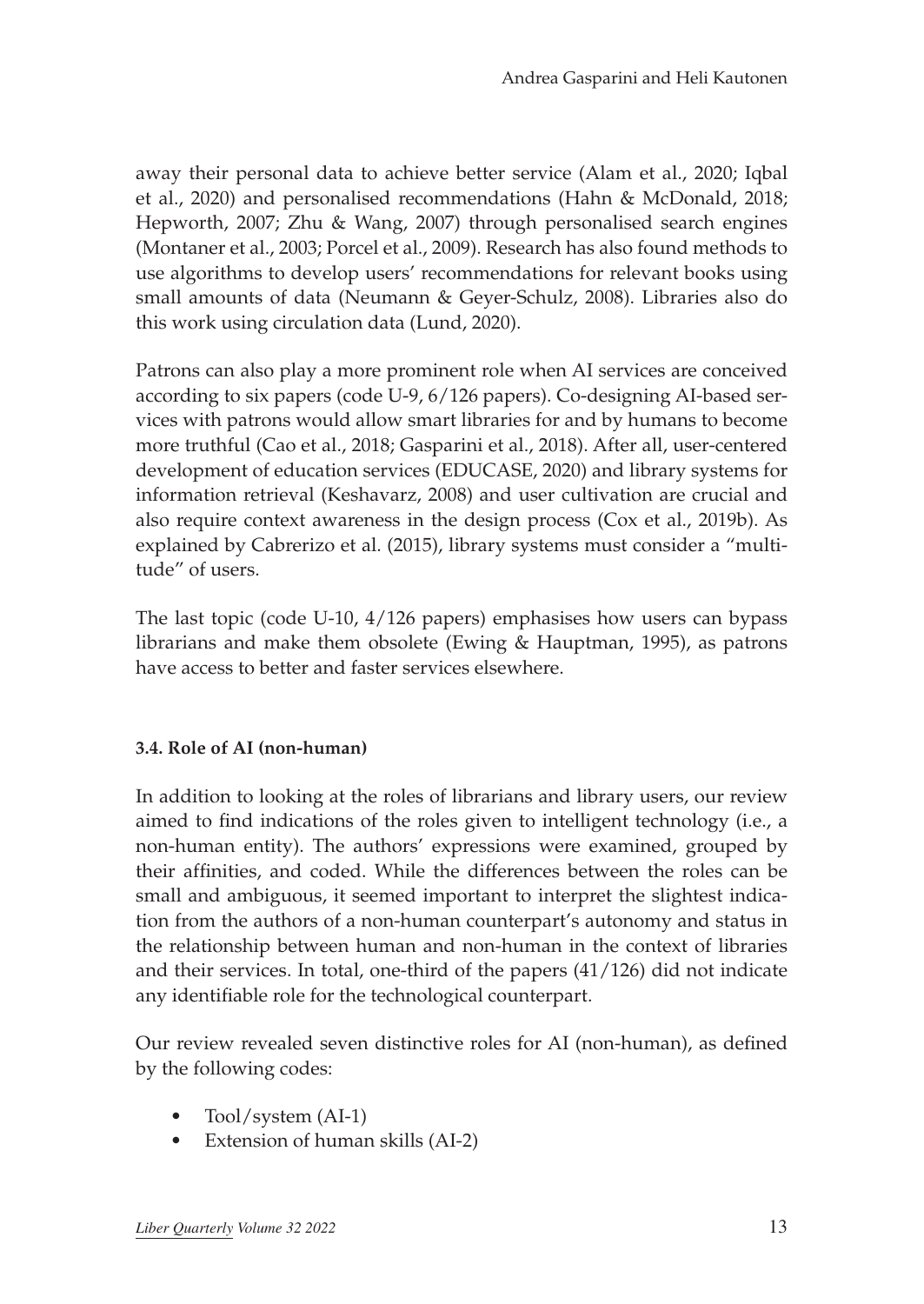- Replacement of human skills (AI-3)
- Black box (AI-4)
- Mediator (AI-5)
- Agent/actor (AI-6).

Many of the authors address new technology as a useful tool or system (code AI-1, 51/126) or beneficial extension of human skills (code AI-2, 8/126). This viewpoint is most obvious in research and case reports that describe the concept or features of new applications for a variety of library services and operations, including acquisition and circulation (e.g., Iqbal et al., 2020; Ochilbek, 2019; Walker & Jiang, 2019), classification and subject indexing (e.g., Bethard et al., 2009; Golub et al., 2020; Suominen, 2019), resource retrieval and recommendations (e.g., Färber & Sampath, 2020; Hahn, 2019; Hahn & McDonald, 2018; Smith, 1976), or overall performance analysis (Ennis et al., 2013). These tools are described as automating some laborious or error-prone library operations, enabling faster processes in larger volumes and assisting with librarians' tasks.

Our review also included papers describing new instruments for use by researchers and students. These intelligent research assistants can help with tasks such as literature searches and reviews (see Schoeb et al., 2020), knowledge discovery/extraction (see Hofman-Apitius et al., 2009), and library customer services (e.g., Allison, 2012; Rubin et al., 2010).

The review included three position papers that warn about the unpredictable, opaque, and potentially biased nature of algorithms—black-box systems (code AI-4, 3/126, e.g., Cox et al., 2019b). For three authors, intelligent technology represents a threat that can replace human skills in libraries (code AI-3, 3/126, e.g., Steele, 2011).

In six papers, the role of intelligent technology was considered to be less of an instrument for librarians or library customers and more of a mediator (code AI-5, 6/126) in the process of change. Some authors argue that the transformative power of AI and ML does not emerge from the technological innovations themselves but from the changes they impose on research library practices (Finnemann, 2014; Lorang et al., 2020). By incorporating new technologies into their services, librarians will be able to learn new skills and build new tasks and professional roles for themselves (Benedetti et al., 2020; Nolin, 2013).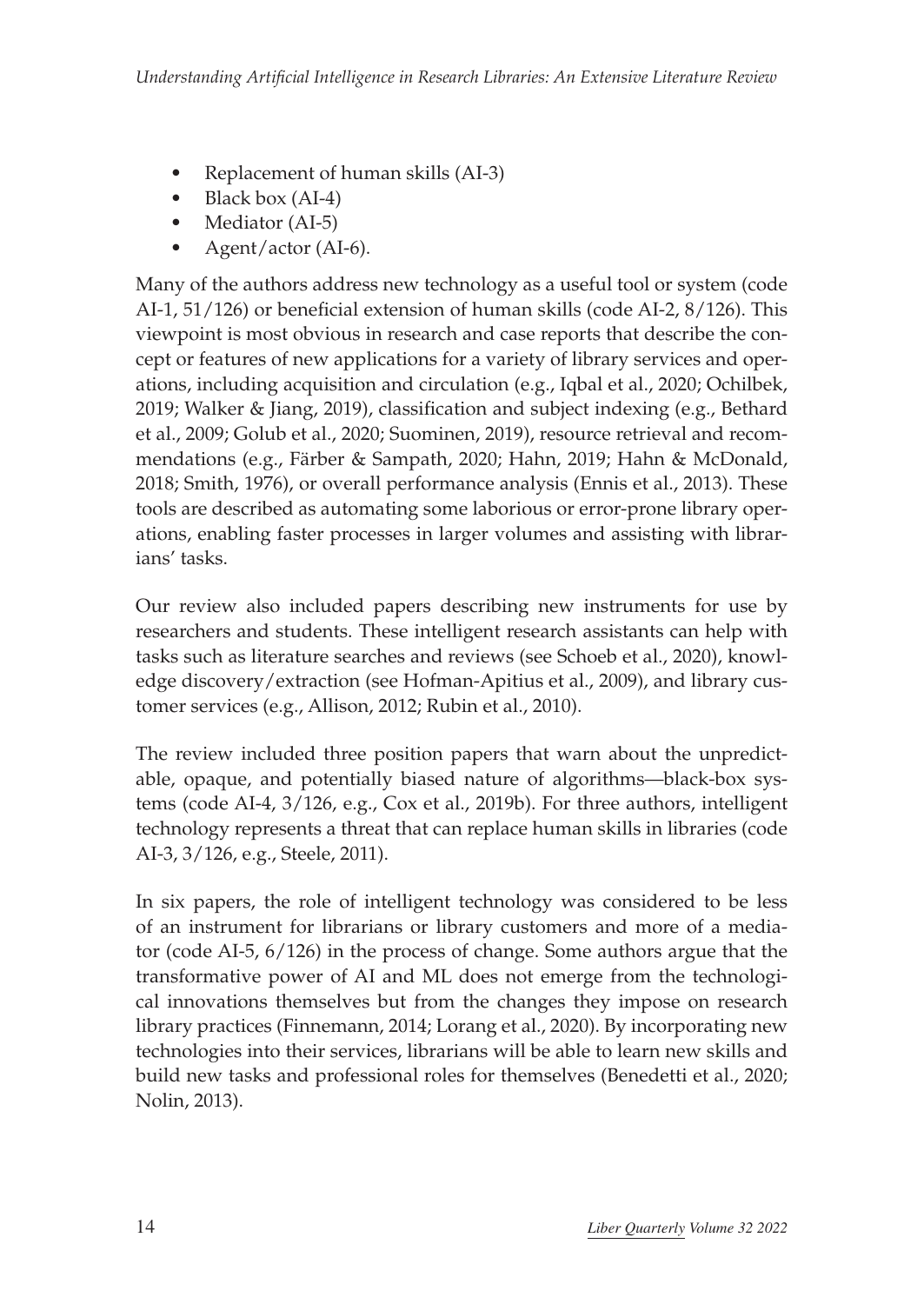Finally, 14 papers indicate an active role for AI as an agent or actor with more or less human capabilities (code AI-6, 14/126). When referring to intelligent technology, the authors use human-like expressions, such as "stakeholder," "intermediary expert," "intelligent agent," "assistant," "companion," and "research buddy," and indicate more independent than instrumental activities for these technologies (e.g., Dent, 2007; Gasparini et al., 2018; Iantovics et al., 2016; Kim, 2019b; Koehler, 2004; Riddick, 1990). Computer programs and algorithms may be considered autonomous managers and producers of information and even autonomous problem solvers (Bourg, 2017; Gorichanaz et al., 2020; Wang, 2011). By freeing librarians' time for other tasks, machines can independently tailor content to meet users' needs, locate connections in a large set of data, and facilitate users' interactions with library services (Kim, 2019a; Adams Becker et al., 2017). Some authors argue that systems using algorithms should or can already be considered new users of library materials and services (Bourg, 2017; Miller, 2020) or even new types of scholars (Johnson, 2019).

Some papers in the review also examine the autonomous role of a non-human entity from a wider perspective and consider the consequences for society overall. Algorithm-based technologies are considered to gain authority that requires assessment with the same rigor relevant to all aspects of the academic mission (Ridley, 2019). These technologies will also enter libraries from the surrounding environment and via public authorities (Ylipulli & Luusua, 2019) or partners, such as publishers (Riddick, 1990).

#### **3.5. Design**

Only 24 papers (24/126) approach design in various ways to underpin the use of AI in the context of libraries. Affinities on the goal or focus of design were detected and grouped accordingly. The following five main themes emerged:

- Interfaces (D-1)
- People-centered design (D-2)
- Human needs (D-3)
- Infrastructure (D-4)
- AI needs (D-5).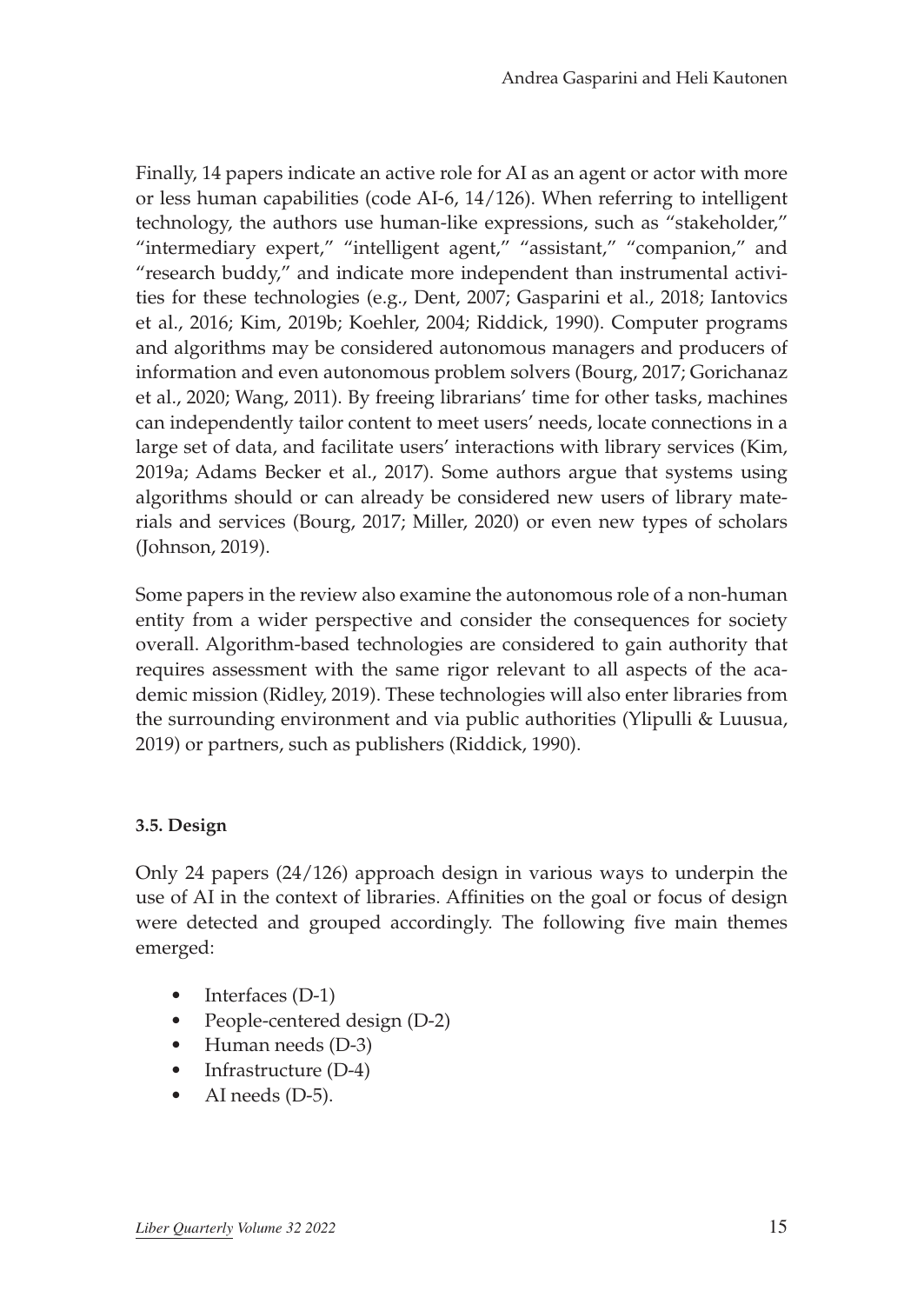In total, nine papers (code D-1, 9/126 papers) address an obvious need when using AI-based services in the context of libraries: the design of interfaces or, more specifically, HCI. The interaction should be playful to ensure engagement (Allison, 2012), use interface design to accomplish a good experience (Cao et al., 2018), and apply user-friendly principles (Bao et al., 2017). However, this user-oriented development of interfaces is complex. For instance, Myhill et al. (2009) argue for the focalisation of several technologies (e.g., semantic web, microformats, natural language search, data mining, ML, and recommendation agents) to offer a productive and intuitive user experience. Enis et al., 2018 call for the application of user experience and human-centered design in technology-related fields. This perspective is also supported by Cordell (2020), who aims to use HCI as a collaboration space for relevant stakeholders, such as researchers, librarians, and designers.

The second theme, "People-centered design" (code D-2, 6/126 papers), addresses a holistic view of patrons (Hepworth, 2007). This empathic reaching out to users includes all the perspectives necessary to offer them the correct learning context and content that suits them. Library staff and their skills also play an important role in the development of services. Federer et al. (2020) address the new Open Science activity in libraries to explain why library staff need various skills, including design thinking, to be able to include ML-based solutions. Librarians are considered highly relevant stakeholders in the design process (Dent, 2007). However, as Guerra et al. (2008) point out, usability testing and user data must be gathered before or during the development of systems. In the intersection between AI and libraries' efforts to include all users, the Adams Becker et al. (2017) mentions a project that aims to design for the visually impaired. Future systems used in libraries must be user-centered (Benedetti et al., 2020) and focus on accessibility, universal design, and data concerning patron needs.

A total of five papers (code D-3, 5/126 papers) propose a designerly approach to human needs when encountering AI-based services. Even though usercentered design emphasises a focus on patrons, Uzwyshyn (2018) argues for a holistic approach, using Design Thinking, to understand and accommodate users. Two other articles also argue for inclusion and universal access for all (Gasparini et al., 2018; Koehler, 2004), and there is a call for design to be inclusive and to take all kinds of users into consideration. One relevant source of insight into libraries is information science, as this supports the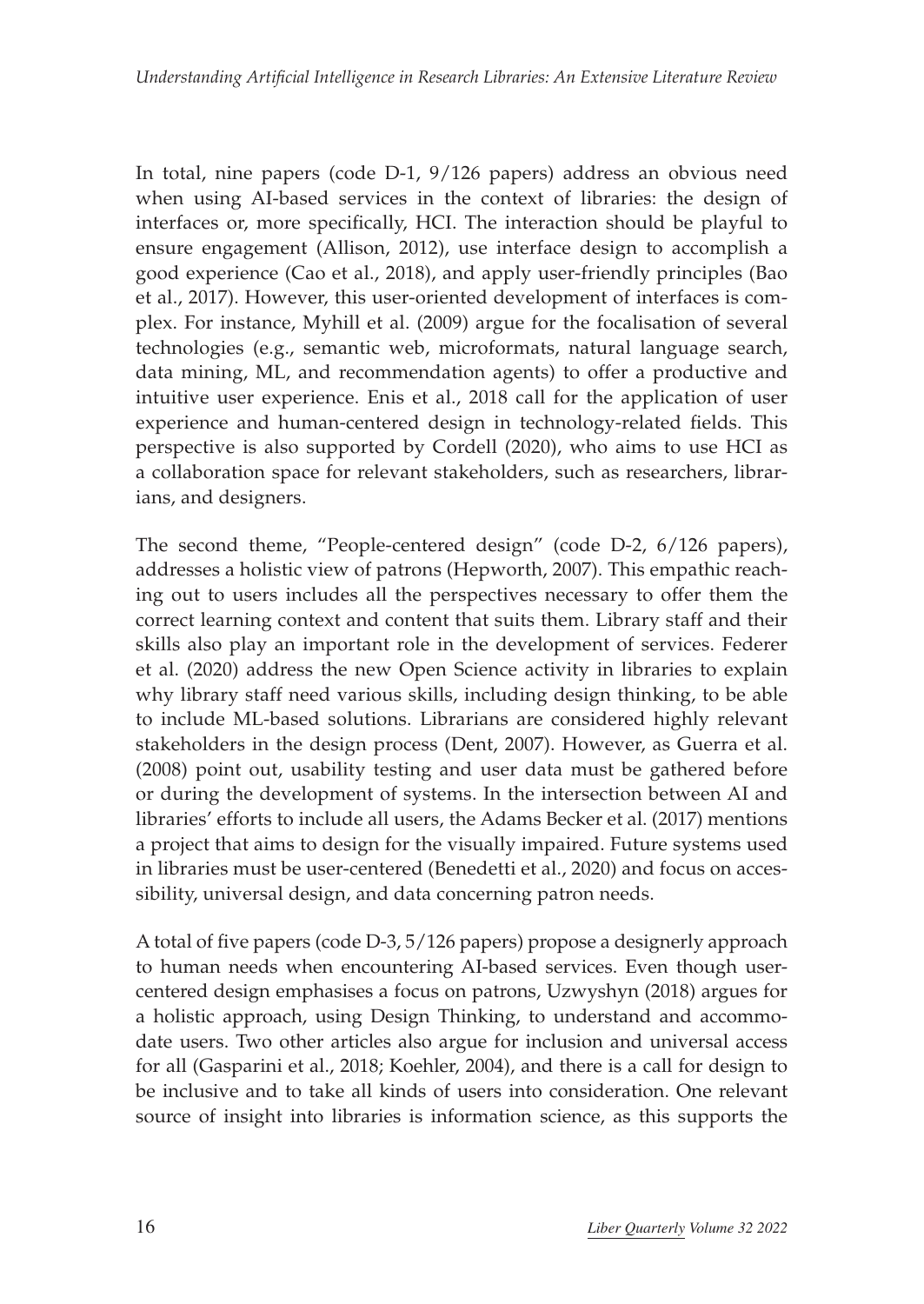communication of information between the "human generator and human user" (Keshavarz, 2008, p. 354).

The term infrastructure is used in two papers in the context of designing AI for libraries (code D-4, 2/126 papers). Finally, the analysis revealed the theme of "AI needs" (code D-5, 2/126). From this perspective, AI is an entity with its own need for large quantities of correct data (Brygfjeld et al., 2017; Hahn & McDonald, 2018).

### **4. Discussion**

#### **4.1. Diversity of roles and interests**

In this study, we examined the roles of libraries or librarians (RQ 1), the roles of library users (RQ 2), and the roles of AI (the non-human entity) (RQ 3) in the context of library operations and services. The analysis of the findings was informed by posthumanistic theories that contest the takenfor-granted authority of humans (Braidotti, 2019) and call for an examination of the power balance between the entities, including during everyday interactions with technology (Collomb & Goyet, 2020). Figure 3 displays the diversity of roles detected in the literature, which indicates the shifting center of interest.



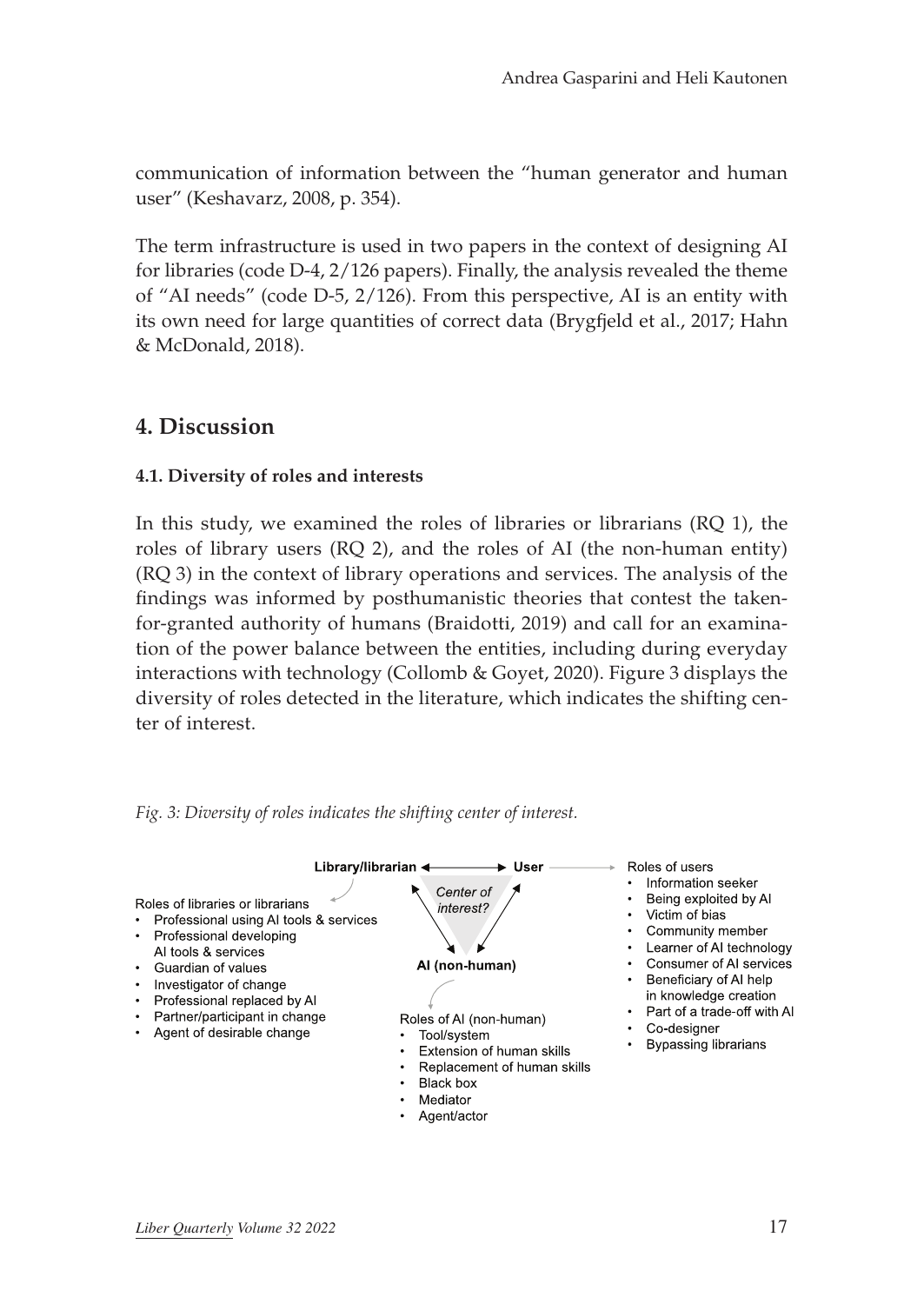The roles conceived for libraries or librarians in the adoption of AI technology vary from a neutral investigator or a dutiful professional learning to use new tools to a responsible agent or even a champion of desirable change. Nevertheless, the underlying message seems to be a desire for continuity. "We must continue to find ways to make the machines work for us" (Arlitsch & Newell, 2017). The varying roles given to the non-human entity seem to indicate the authors' trust or mistrust in the survival of the librarian profession. A strong tension between continuity and extinction characterises the contemporary technology-related worldview and discourses in this review and in wider discourses on AI (e.g., Gill, 2017).

The roles conceived for library customers as users of AI-enhanced tools or services reflect the ethical justification dimensions of protection and appreciation characteristics in the discipline of user-centric design (Keinonen, 2010; cf. Kimbell, 2019). In the context of libraries, as shown by our literature review, users can be appreciated as active information seekers, learners, knowledge creators, co-designers, or even cunning traders in AI, or they need to be protected from the bias of or exploitation by AI. For example, libraries are encouraged to warn their patrons to be careful about what they reveal of their identity to AI-based systems when they seek access to the required information. In contrast to these ethical viewpoints, our review revealed a more ambivalent approach: data from and about users can also be seen as an asset that libraries can exploit to improve their services. Libraries should understand the power they hold over their customers and critically reflect on their use of data analysis technologies.

#### **4.2. Designerly approaches to AI in research libraries**

The analysis of the literature revealed an abundance of roles and tensions that are built up from the central point of interest. In addition to traditional library-centric approaches to new technology, the results show that libraries are committed to adopting user-centric viewpoints and methods that involve their patrons. Ultimately, a few papers present AI-centric notes on the new phenomenon. The literature indicates that the new technology entails considerable uncertainty about how libraries can approach this phenomenon.

Posthuman theories promise to provide conceptual mechanisms to span the divides between viewpoints and have the potential to ease tensions, for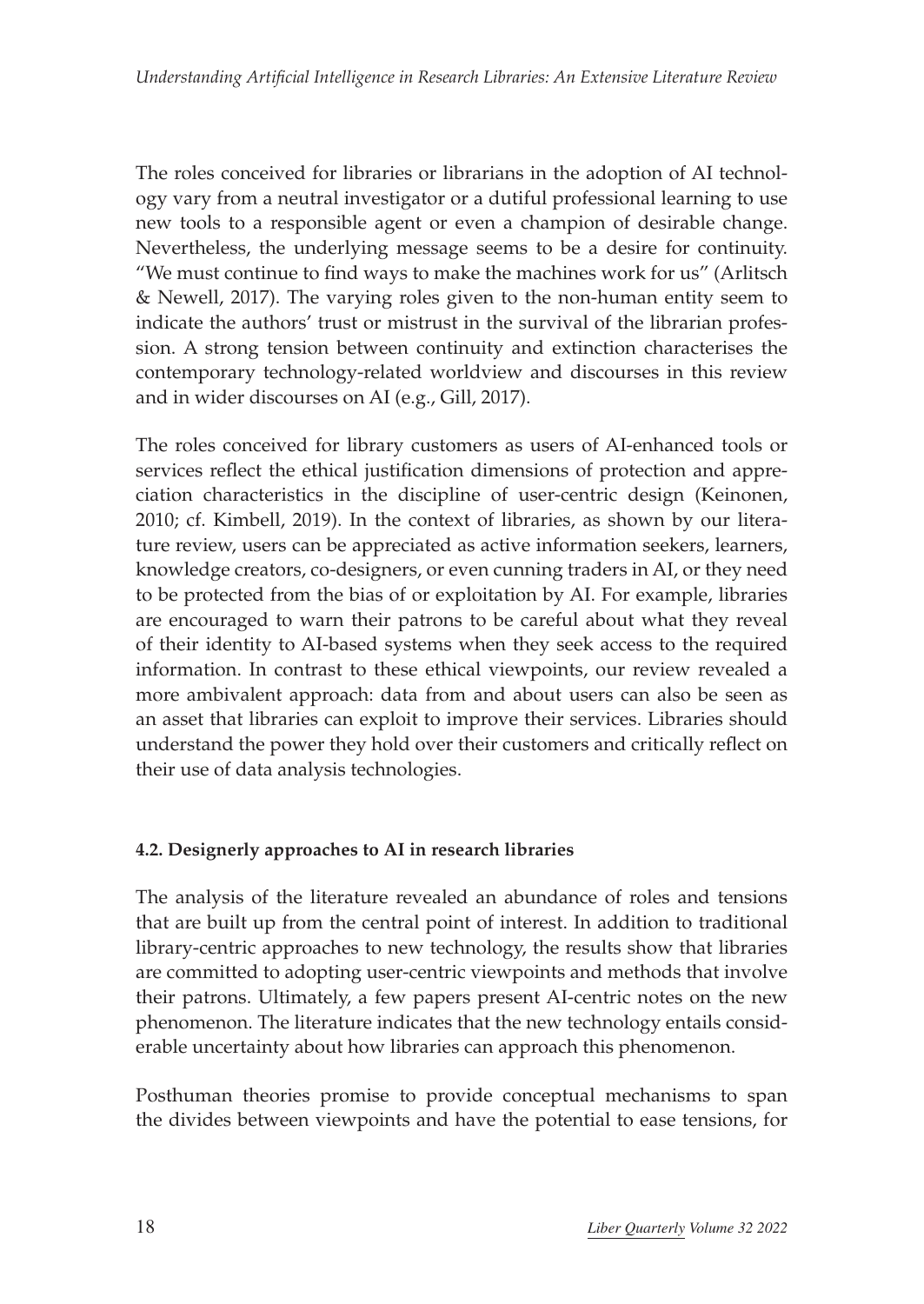example, by suggesting decentering or reconfiguring relationships between counterparts (Collomb & Goyet, 2020). However, these theories do not provide practical methods for tackling everyday challenges or for developing the strategies that libraries desire as they face their future with AI. Closer to organisational life, design studies have offered clusters of ideas and practices that help tackle product and service innovation (Brown, 2008, 2009), as well as institutional policies and strategies (Kimbell, 2009; Kimbell & Vesnić-Alujević, 2020). Designerly approaches that involve stakeholders with empathy and appreciation have also become more visible in the development of new library services (Gasparini, 2020; Kautonen & Nieminen, 2018).

The findings from the literature review show that the full potential of different designerly approaches and methods has not yet been used for AI strategies (RQ 4). The perspective from which design has been viewed is rather narrow and limited to solving problems of user interface design (human-AI interaction). There have been some experiments using design methods, such as blueprints and customer journeys, to map out tension points among stakeholders, but none of these experiments seems to extend this mapping to the special characteristics or needs of AI. Yet, the qualities of intelligent technology (for example, the ability to provide information on its own activity) may be essential for revealing potential biases or balancing power relations between non-human technology and human library users. To avoid the anthropocentric perspective of technology as mere tools or as entities with mythical potency, machines should be granted an agency on their own terms (Collomb & Goyet, 2020). Designerly approaches could provide applicable means and instruments for this.

#### **4.3. Limitations**

The outcomes of this study are dictated by the research questions that focus on the diversity of roles and, specifically, on indications of designerly approaches. The literature affords findings from many other viewpoints, and would therefore be a rich resource for questions about library operations influenced by AI. As the increasing number of publications in the area of AI indicates, libraries (and archives and museums) are eagerly experimenting with AI technologies and investigating this new phenomenon. However, there seem to be few suggestions for strategic or managerial approaches for libraries. The application of rapid (and even AI-enhanced) literature review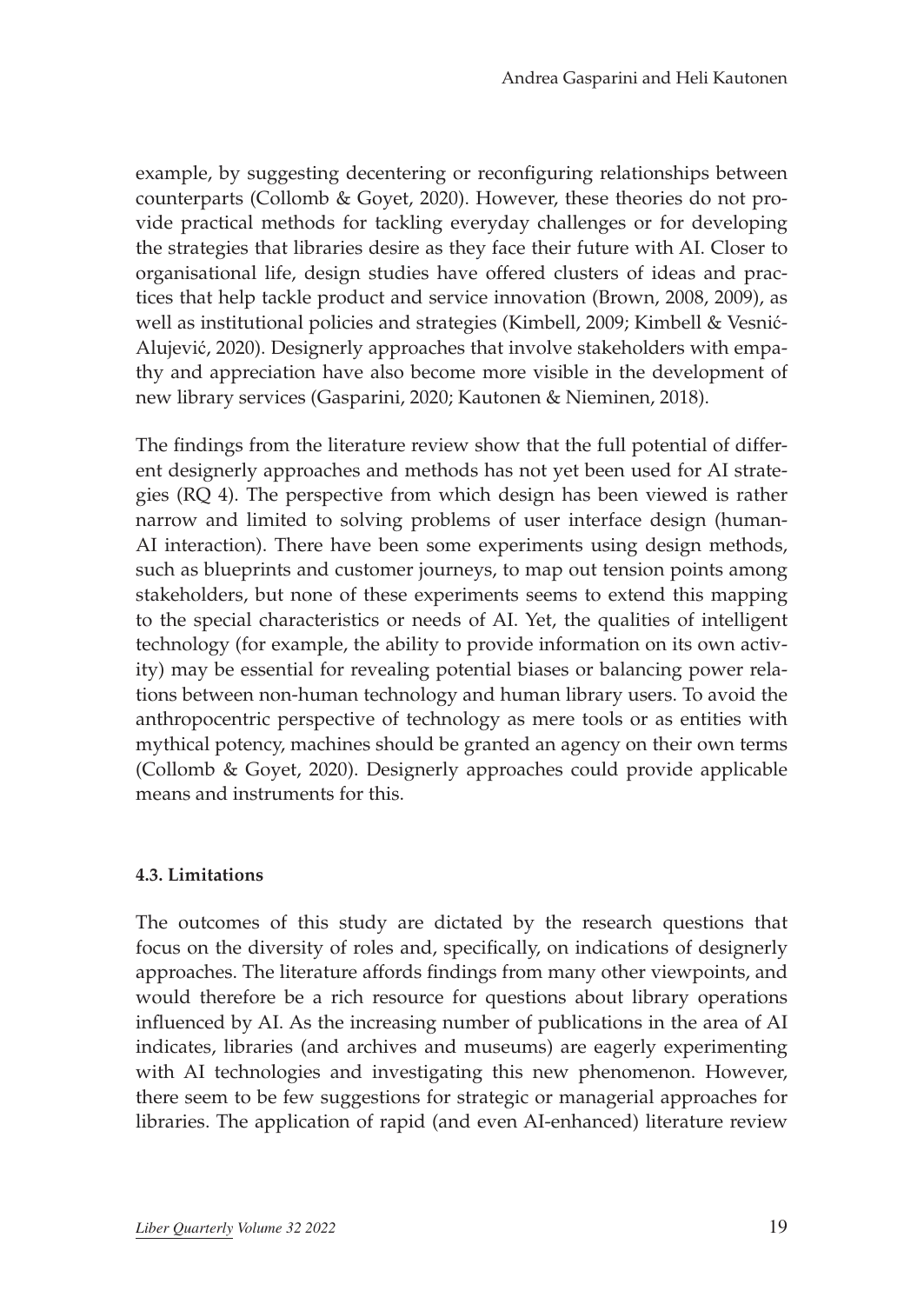methods in this review may have enabled the inclusion of the latest publications and thereby new arguments on appropriate strategies. Since we relied on traditional review methods, we were able to build a profound insight into the discussion. Despite these limitations, this study reveals the diversity of approaches that libraries take to AI.

# **5. Conclusions**

This study presents an extensive literature review on the topic of artificial intelligence (AI) technologies in the context of research libraries. The analysis of the findings from 126 papers reveals an abundance of roles conceived for libraries or librarians, their users, and AI (the non-human entity), as well as the tensions that build from the central point of interest. Libraries' motivation to engage with new technology appears to vary from techno-optimism to the fear of machines surpassing librarians and eradicating human values. This study broadens the discussion of the strategic approaches that libraries can take in their endeavours for their future with AI.

In this study, our proposition is to use designerly approaches to ensure, first and foremost, an appropriate understanding of library users' perspectives (see Figure 4). There are a multitude of viable methodologies that entail elaborative forces, including innovation, empathy for the user, and the inclusion of organisational issues. Designerly approaches seem justified and well suited to frame the transforming relations between libraries, their users, and AI.

The literature included in our review highlights encouraging examples of libraries approaching this complex phenomenon with design methods. This gives reason to assume that the elaborative forces of design could be employed to solve emerging issues and to open up opportunities for AI on a more strategic level. Questions concerning ethical transparency, adequate competence development in libraries, or appreciation of AI as an independent agency, among others, deserve more theoretical and practical elaboration. Attention should also be paid to the intersection of libraries and their stakeholder communities.

As a conclusion to this study, we foresee a more profound transformation in the relationships that libraries have with their customers, the new technology,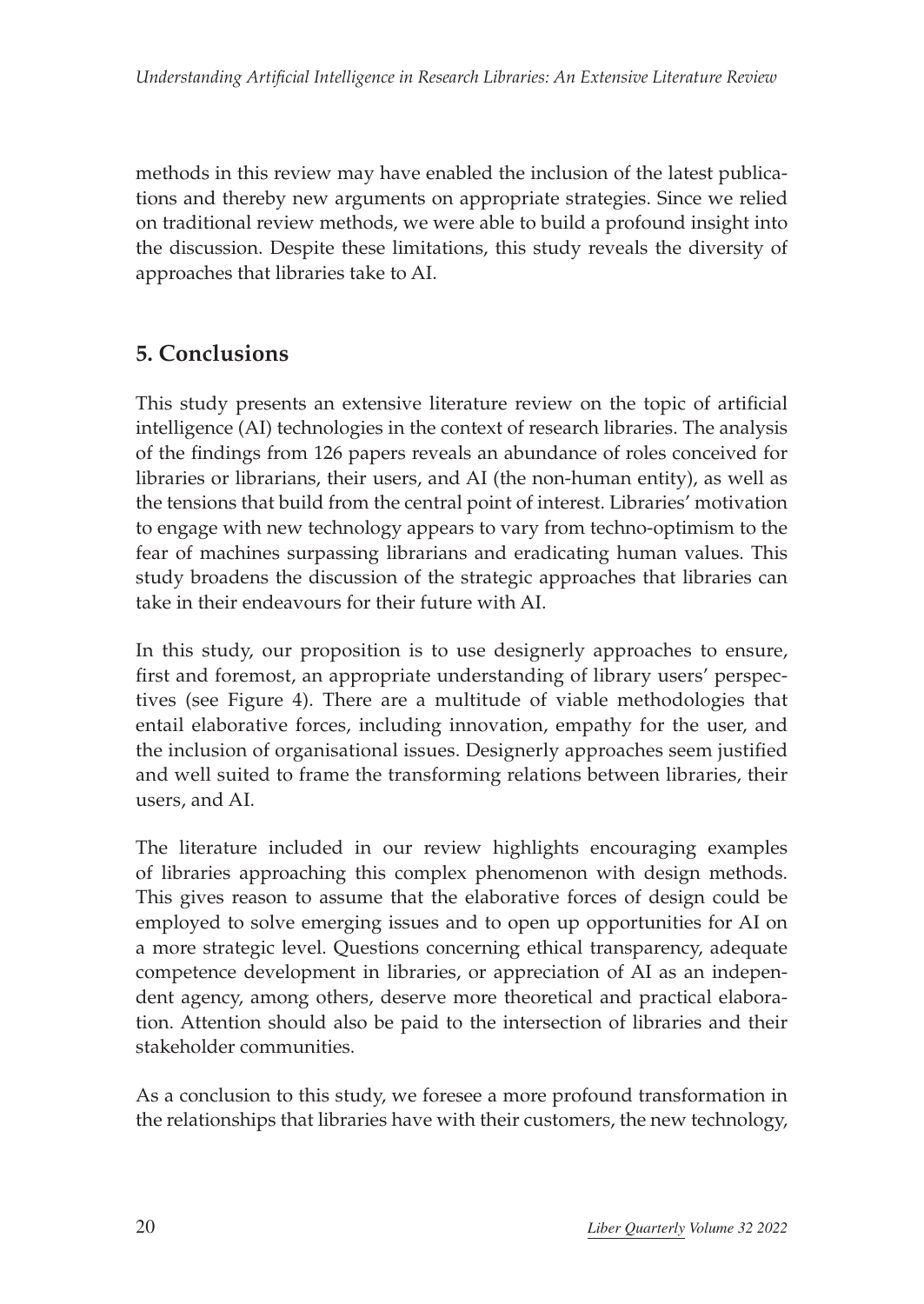

*Fig. 4: Designerly approaches framing the transformation of relations between libraries, their users, and AI.*

and its developers. Future research could investigate the transforming role and work practices of libraries and their staff that result from the increasing use of AI in research. Closely related to this, the new forms of information literacy deserve a closer look from research libraries, whose core task is to empower their patrons in the AI-enhanced information environment. Finally, we would like to see more experiments that study the role of design as a broker for competence and as a supporter of the changing interactions between the new technology, libraries, and their patrons.

# **Acknowledgement and funding**

This research did not receive any specific grant from funding agencies in the public, commercial, or not-for-profit sectors.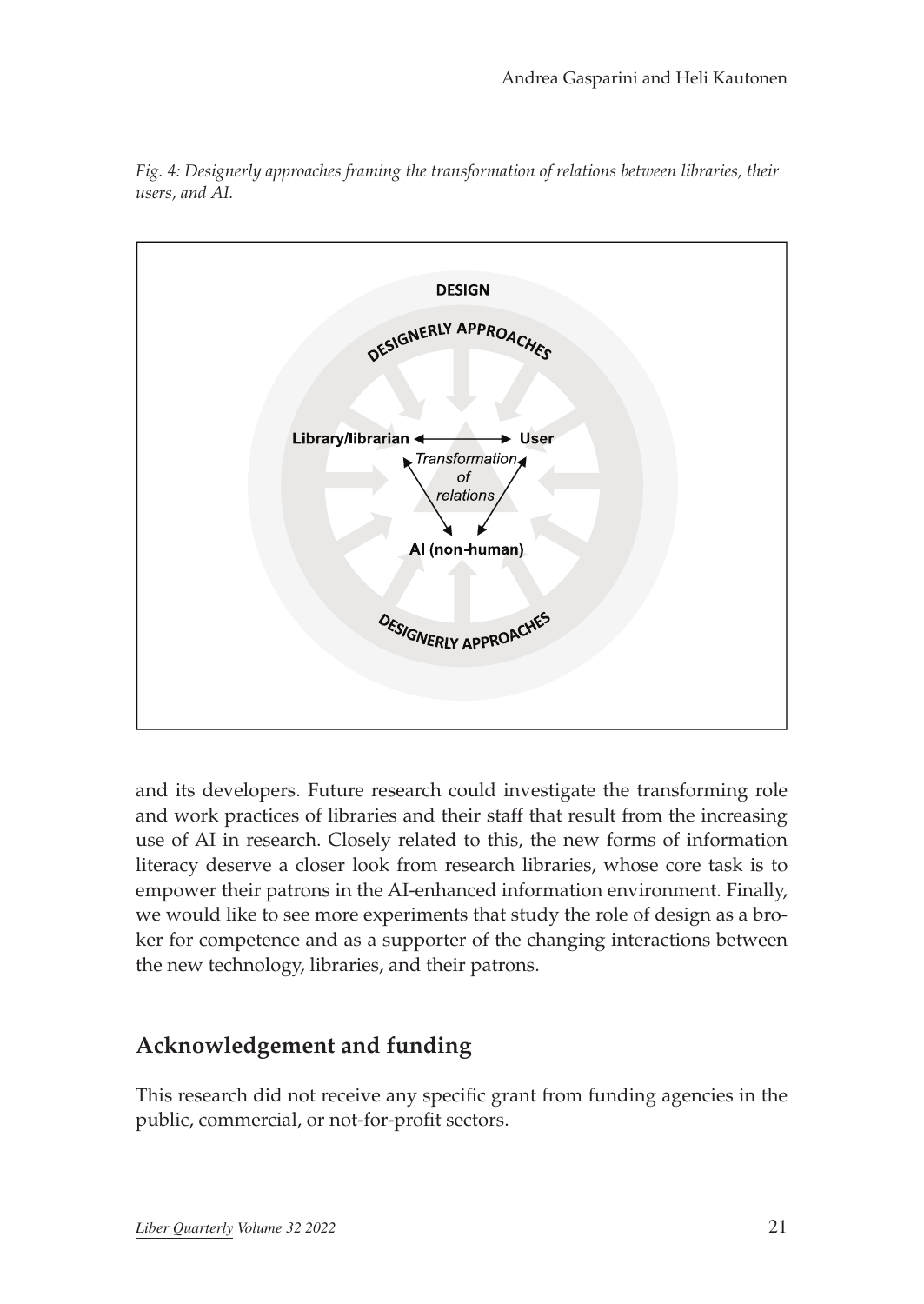### **References**

Arlitsch, K., & Newell, B. (2017). Thriving in the age of accelerations: A brief look at the societal effects of artificial intelligence and the opportunities for libraries. *Journal of Library Administration*, *57*(7), 789–798. [https://doi.org/10.1080/01930826.2017.136](https://doi.org/10.1080/01930826.2017.1362912) [2912](https://doi.org/10.1080/01930826.2017.1362912)

Braidotti, R. (2019). *Posthuman knowledge* (First published 2019.). Polity.

Brown, T. (2008). Design thinking. *Harward Business Review*, *86*(6), 84–92.

Brown, T. (2009). *Change by design: How design thinking transforms organizations and inspires innovation*. HarperCollins Publishers.

Collomb, C., & Goyet, S. (2020). Meeting the machine halfway. In S. Karkulehto, A.-K. Koistinen, & E. Varis (Eds.), *Reconfiguring human, nonhuman and posthuman in literature and culture* (pp. 203–217). Routledge.

Dorst, K. (2015). *Frame innovation: Create new thinking by design*. The MIT Press; EbscoHost.

Dutton, W. H. (2013). The social shaping of digital research. *International Journal of Social Research Methodology*, *16*(3), 177–195. [https://doi.org/10.1080/13645579.2013.7](https://doi.org/10.1080/13645579.2013.774171) [74171](https://doi.org/10.1080/13645579.2013.774171)

Elo, S., Kääriäinen, M., Kanste, O., Pölkki, T., Utriainen, K., & Kyngäs, H. (2014). Qualitative content analysis: A focus on trustworthiness. *SAGE Open*, *4*(1), 215824401452263. <https://doi.org/10.1177/2158244014522633>

Escobar, A. (2018). *Designs for the Pluriverse. Radical interdependence, autonomy, and the making of worlds*. Duke University Press.

Foster, M. J., & Jewell, S. T. (Eds.). (2017). *Assembling the pieces of a systematic review: Guide for librarians*. Rowman & Littlefield.

Gasparini, A. (2015). Perspective and use of empathy in design thinking. ACHI 2015, *Proceedings of the Eighth International Conference on Advances in Computer-Human Interactions* (pp. 49–54).

Gasparini, A. (2020). *Design thinking for design capabilities in an academic library* [University of Oslo].<https://www.duo.uio.no/handle/10852/72835>.

Gill, K. S. (2017). Uncommon voices of AI. *AI & SOCIETY*, *32*(4), 475–482. [https://](https://doi.org/10.1007/s00146-017-0755-y) [doi.org/10.1007/s00146-017-0755-y](https://doi.org/10.1007/s00146-017-0755-y)

Hart, C. (1998). *Doing a literature review. Releasing the social science research imagination*. SAGE Publications.

Holtzblatt, K., & Beyer, H. (2017). *Contextual design: Design for life* (2nd ed.). Morgan Kaufmann.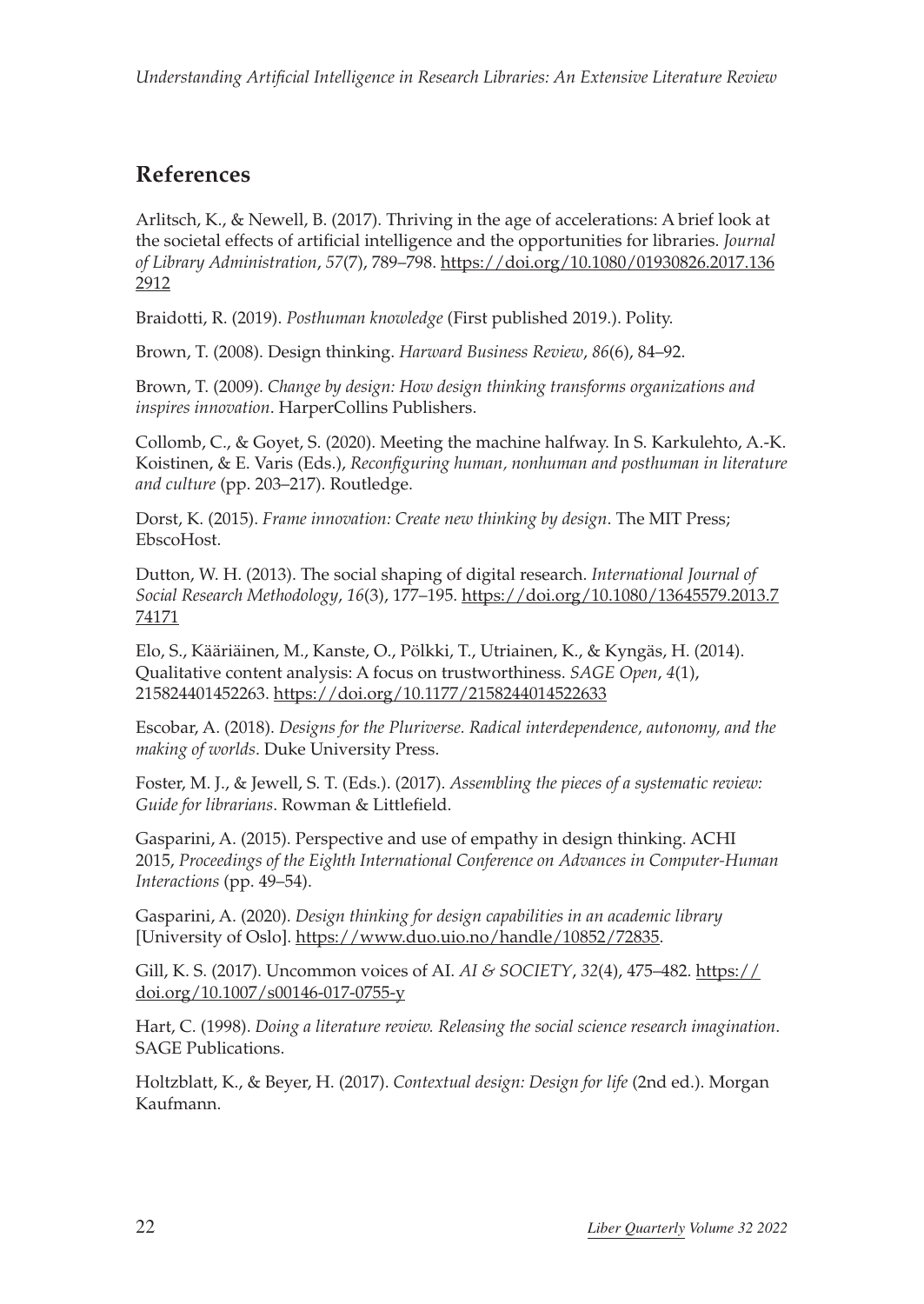Kautonen, H., & Nieminen, M. (2018). Conceptualising benefits of user-centred design for digital library services. *LIBER Quarterly*, *28*(1), 1. [https://doi.](https://doi.org/10.18352/lq.10231) [org/10.18352/lq.10231](https://doi.org/10.18352/lq.10231)

Keinonen, T. (2010). Protect and appreciate – Notes on the justification of usercentered design. *International Journal of Design*, *4*(1), 17–27. [http://www.ijdesign.org/](http://www.ijdesign.org/index.php/IJDesign/article/view/561/280) [index.php/IJDesign/article/view/561/280](http://www.ijdesign.org/index.php/IJDesign/article/view/561/280)

Kimbell, L. (2009). The turn to service design. In G. Julier & L. Moor (Eds.), *Design and creativity: Policy, management and practice* (English ed, pp. 157–173). Berg Publishers.

Kimbell, L. (2019). Designing policy objects: Anti-heroic design. In T. Fisher & L. Gamman (Eds.), *Tricky Design: The Ethics of Things* (pp. 145–157). Bloomsbury Publishing Plc. <https://doi.org/10.5040/9781474277211>

Kimbell, L., & Bailey, J. (2017). Prototyping and the new spirit of policy-making. *CoDesign*, *13*(3), 214–226.<https://doi.org/10.1080/15710882.2017.1355003>

Kimbell, L., & Vesnić-Alujević, L. (2020). After the toolkit: Anticipatory logics and the future of government. *Policy Design and Practice*, *3*(2), 95–108. [https://doi.org/10.108](https://doi.org/10.1080/25741292.2020.1763545) [0/25741292.2020.1763545](https://doi.org/10.1080/25741292.2020.1763545)

Koskinen, I., Battarbee, K., & Mattelmäki, T. (2003). *Empathic design*. IT-press.

Latour, B. (2013). *An inquiry into modes of existence: An anthropology of the moderns* (C. Porter, Trans.). Harvard University Press.

Miettinen, S., & Koivisto, M. (Eds.). (2009). *Designing services with innovative methods*. University of Art and Design Helsinki/Kuopio Academy of Design, Savonia University of Applied Sciences.

Nelson, H. G., & Stolterman, E. (2012). *The design way. Intentional change in an unpredictable world* (2.). The MIT Press; ProQuest EBook Central.

Paton, B., & Dorst, K. (2011). Briefing and reframing: A situated practice. *Design Studies*, *32*, 573–587. Elsevier Science Direct. [https://doi.org/10.1016/j.](https://doi.org/10.1016/j.destud.2011.07.002) [destud.2011.07.002](https://doi.org/10.1016/j.destud.2011.07.002)

Priestner, A. (Ed.). (2020). *User experience in libraries: Yearbook 2019*.

Priestner, A. (2021). *A handbook of user experience research & design in libraries*. UX in Librarires.

Smart, A., & Smart, J. (2017). *Posthumanism*. University of Toronto Press.

Stahl, B. C. (2021). *Artificial intelligence for a better future: An ecosystem perspective on the ethics of AI and emerging digital technologies*. Springer International Publishing. <https://doi.org/10.1007/978-3-030-69978-9>

Thompson, T. F. (2019). *Posthuman folklore* (First printing). University Press of Mississippi.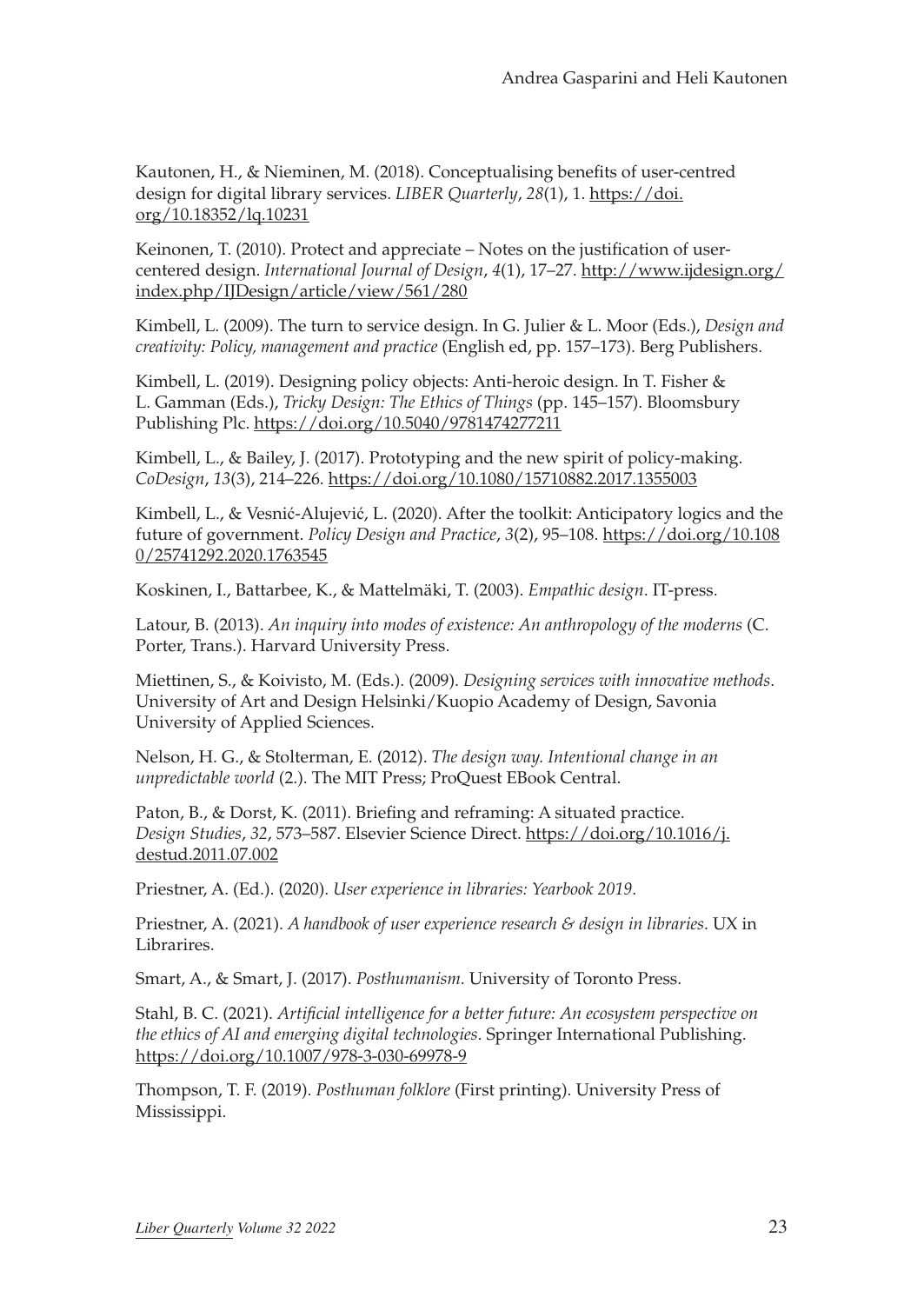UNISILO. (2019). *AI in Academic Publishing Survey* (p. 12) [Survey]. [https://unsilo.ai/](https://unsilo.ai/wp-content/uploads/2019/11/unsilo-Survey-on-ai-in-Academic-Publishing-2019.pdf) [wp-content/uploads/2019/11/unsilo-Survey-on-ai-in-Academic-Publishing-2019.pdf](https://unsilo.ai/wp-content/uploads/2019/11/unsilo-Survey-on-ai-in-Academic-Publishing-2019.pdf)

Whicher, A. (2017). Design ecosystems and innovation policy in Europe. *Strategic Design Research Journal*, *10*(2), 117–125.<https://doi.org/10.4013/sdrj.2017.102.04>

Young, S. W. H., Chao, Z., & Chandler, A. (2020). User experience methods and maturity in academic libraries. *Information Technology and Libraries*, *39*(1). [https://doi.](https://doi.org/10.6017/ital.v39i1.11787) [org/10.6017/ital.v39i1.11787](https://doi.org/10.6017/ital.v39i1.11787)

#### **Reviewed literature**

Adams Becker, S., Cummins, M., Davis, A., Freeman, A., Giesinger Hall, C., Ananthanarayanan, V., Langley, K., & Wolfson, N. (2017). *NMC Horizon report: 2017 Library Edition*. [https://www.nmc.org/publication/](https://www.nmc.org/publication/nmc-horizon-report-2017-library-edition/) [nmc-horizon-report-2017-library-edition/](https://www.nmc.org/publication/nmc-horizon-report-2017-library-edition/)

Alam, Md. S., Abdullah-Al-Jubair, Md., Rahman, Md. A., Supti, T. I., Tabassum, R., Ara, T., & Weng, N. G. (2020). Electronic opinion analysis system for library (E-OASL). *Proceedings of the International Conference on Computing Advancements*, 1–6. <https://doi.org/10.1145/3377049.3377066>

Alexander, B., Ashford-Rowe, K., Barajas-Murphy, N., Dobbin, G., Knott, J., McCormack, M., Pomerantz, J., Seilhamer, R., & Weber, N. (2019). *Educause Horizon report: 2019 Higher Education edition.* [https://library.educause.edu/](https://library.educause.edu/resources/2019/4/2019-horizon-report) [resources/2019/4/2019-horizon-report](https://library.educause.edu/resources/2019/4/2019-horizon-report)

Ali, M. Y., Naeem, S. B., & Bhatti, R. (2020). Artificial intelligence tools and perspectives of university librarians: An overview. *Business Information Review, 37*(3). Scopus. <https://doi.org/10.1177/0266382120952016>

Allison, D. (2012). Chatbots in the library: Is it time? *Library Hi Tech*, *30*(1), 95–107. <https://doi.org/10.1108/07378831211213238>

American Library Association. (2019, February 4). *Artificial Intelligence* [Text]. Tools, publications & resources. [http://www.ala.org/tools/future/trends/](http://www.ala.org/tools/future/trends/artificialintelligence) [artificialintelligence](http://www.ala.org/tools/future/trends/artificialintelligence)

Arlitsch, K., & Newell, B. (2017). Thriving in the age of accelerations: A brief look at the societal effects of artificial intelligence and the opportunities for libraries. *Journal of Library Administration*, *57*(7), 789–798.<https://doi.org/10.1080/01930826.2017.1362912>

Arms, W. Y. (2012). The 1990s: The formative years of digital libraries. *Library Hi Tech*. <https://doi.org/10.1108/07378831211285068>

Asemi, A., Ko, A., & Nowkarizi, M. (2020). Intelligent libraries: A review on expert systems, artificial intelligence, and robot. *Library Hi Tech*, *ahead-of-print*(ahead-ofprint).<https://doi.org/10.1108/LHT-02-2020-0038>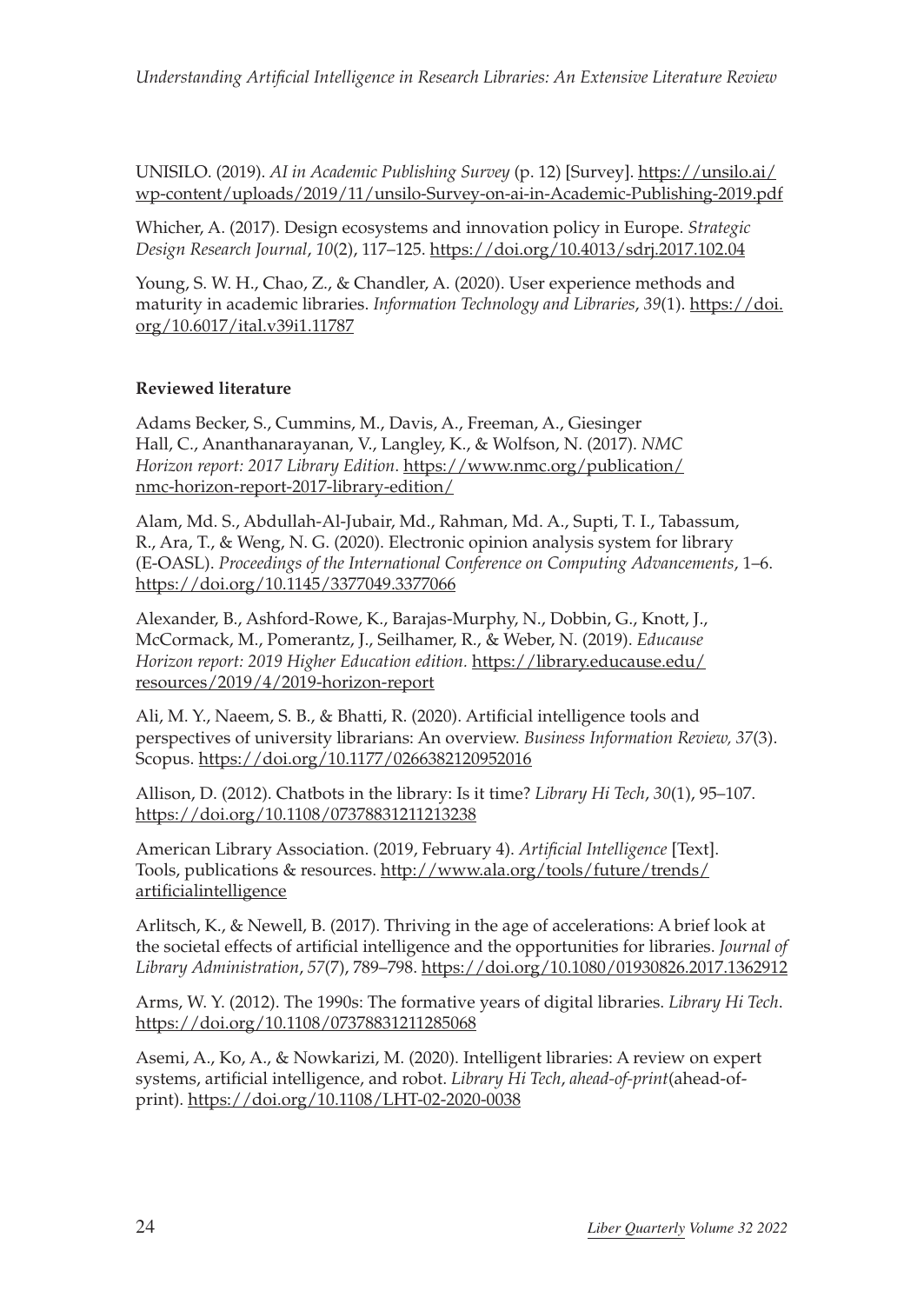Baba, K., Minami, T., & Nakatoh, T. (2016). Predicting book use in university libraries by synchronous obsolescence. *Procedia Computer Science*, *96*, 395–402. [https://doi.](https://doi.org/10.1016/j.procs.2016.08.082) [org/10.1016/j.procs.2016.08.082](https://doi.org/10.1016/j.procs.2016.08.082)

Bao, J., Tao, J., Wen, C., & Zhang, J. (2017). Design and implementation of an APPbased intelligent service system. In V. E. Balas, L. C. Jain, X. Zhao, & F. Shi (Eds.), *Information technology and intelligent transportation systems (itits 2017)* (Vol. 296, pp. 125–133). Ios Press.<https://doi.org/10.3233/978-1-61499-785-6-125>

Benedetti, A., Boehme, G., Caswell, T., Denlinger, K., Li, Y., McAllister, A., Quigley, B., Soehner, C., Wang, M., & Wesolek, A. (2020). 2020 Top trends in academic libraries. *Library Faculty Presentations & Publications*. [https://digitalcommons.unf.edu/](https://digitalcommons.unf.edu/library_facpub/80) [library\\_facpub/80](https://digitalcommons.unf.edu/library_facpub/80)

Bethard, S., Ghosh, S., Martin, J. H., & Sumner, T. (2009). Topic model methods for automatically identifying out-of-scope resources. *Proceedings of the 9th ACM/ IEEE-CS Joint Conference on Digital Libraries*, 19–28. [https://doi.org/10.1145/](https://doi.org/10.1145/1555400.1555405) [1555400.1555405](https://doi.org/10.1145/1555400.1555405)

Boman, C. (2019). Chapter 4. An exploration of machine learning in libraries. *Library Technology Reports*, *55*(1), 21–25.

Bourg, C. (2017, March 17). What happens to libraries and librarians when machines can read all the books? *Feral Librarian*. [https://chrisbourg.wordpress.com/2017/03/](https://chrisbourg.wordpress.com/2017/03/16/what-happens-to-libraries-and-librarians-when-machines-can-read-all-the-books/) [16/what-happens-to-libraries-and-librarians-when-machines-can-read-all-the](https://chrisbourg.wordpress.com/2017/03/16/what-happens-to-libraries-and-librarians-when-machines-can-read-all-the-books/)[books/](https://chrisbourg.wordpress.com/2017/03/16/what-happens-to-libraries-and-librarians-when-machines-can-read-all-the-books/)

Brygfjeld, S. A., Wetjen, F., & Walsøe, A. (2017). *Machine learning for production of Dewey Decimal*. <http://library.ifla.org/2216/>

Burton, M., Lyon, L., Erdmann, C., & Tijerina, B. (2018). *Shifting to data savvy: The future of data science in libraries* (p. 25) [Project Report]. University of Pittsburgh. <http://d-scholarship.pitt.edu/33891/>

Cao, G., Liang, M., & Li, X. (2018). How to make the library smart? The conceptualization of the smart library. *The Electronic Library*, *36*(5), 811–825. [https://](https://doi.org/10.1108/EL-11-2017-0248) [doi.org/10.1108/EL-11-2017-0248](https://doi.org/10.1108/EL-11-2017-0248)

Clough, P., Tang, J., Hall, M. M., & Warner, A. (2011). Linking archival data to location: A case study at the UK National Archives. *Aslib Proceedings*, *63*(2/3), 127–147. <https://doi.org/10.1108/00012531111135628>

Cordell, R. (2020). *Machine Learning* + *Libraries. A report on the state of the field* (p. 97). LC Labs Library of Congress. [https://labs.loc.gov/static/labs/work/](https://labs.loc.gov/static/labs/work/reports/Cordell-LOC-ML-report.pdf) [reports/Cordell-LOC-ML-report.pdf](https://labs.loc.gov/static/labs/work/reports/Cordell-LOC-ML-report.pdf)

Cox, A. M., Kennan, M. A., Lyon, L., Pinfield, S., & Sbaffi, L. (2019a). Maturing research data services and the transformation of academic libraries. *Journal of Documentation*, *75*(6), 1432–1462.<https://doi.org/10.1108/JD-12-2018-0211>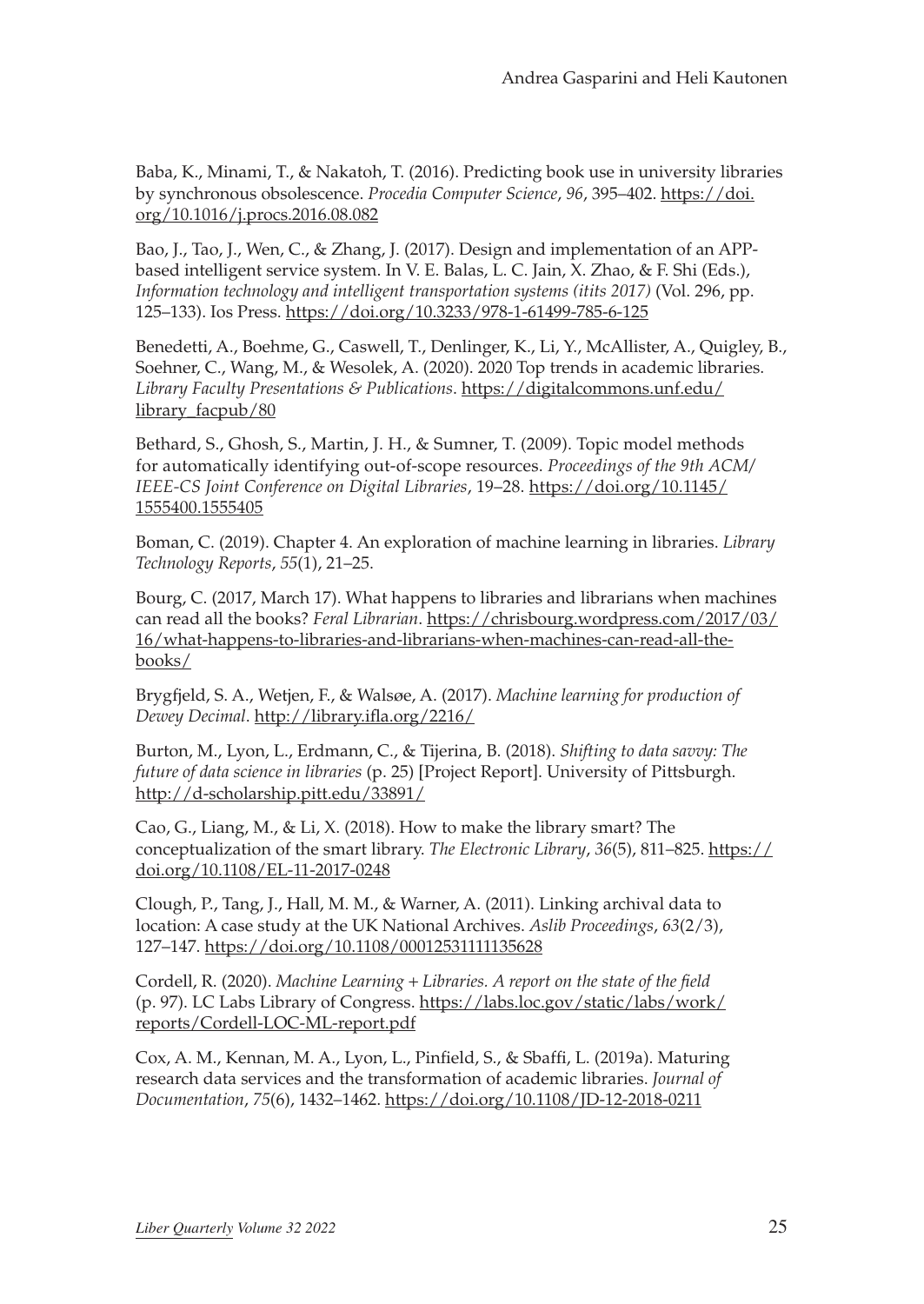Cox, A. M., Pinfield, S., & Rutter, S. (2019b). The intelligent library: Thought leaders' views on the likely impact of artificial intelligence on academic libraries. *Library Hi Tech*, *37*(3), 418–435. <https://doi.org/10.1108/LHT-08-2018-0105>

Dent, V. F. (2007). Intelligent agent concepts in the modern library. *Library Hi Tech*, *25*(1), 108–125. <https://doi.org/10.1108/07378830710735894>

Du, L. (2020). Method of constructing the innovation service platform of colleges and universities based on artificial intelligence. *IOP Conference Series: Materials Science and Engineering*, *750*, 012087. <https://doi.org/10.1088/1757-899X/750/1/012087>

EDUCASE. (2020). *2020 EDUCAUSE Horizon report: Teaching and learning edition.* [https://library.educause.edu/resources/2020/3/2020-educause-horizon](https://library.educause.edu/resources/2020/3/2020-educause-horizon-report-teaching-and-learning-edition)[report-teaching-and-learning-edition](https://library.educause.edu/resources/2020/3/2020-educause-horizon-report-teaching-and-learning-edition)

Enis, M., Peet, L., & Schwartz, M. (2018). ALA Midwinter 2018 | Redefining libraries & ALA. *Library Journal*, *143*(5), 18–19. [http://search.ebscohost.com/login.aspx?direct](http://search.ebscohost.com/login.aspx?direct=true&db=ehh&AN=128417773&site=ehost-live) [=true&db=ehh&AN=128417773&site=ehost-live](http://search.ebscohost.com/login.aspx?direct=true&db=ehh&AN=128417773&site=ehost-live)

Ennis, D., Medaille, A., Lambert, T., Kelley, R., & Harris, F. C. (2013). A comparison of academic libraries: An analysis using a self-organizing map. *Performance Measurement and Metrics*, *14*(2), 118–131. <https://doi.org/10.1108/PMM-07-2012-0026>

Ewing, K., & Hauptman, R. (1995). Is traditional reference service obsolete? *The Journal of Academic Librarianship*, *21*(1), 3–6. [https://doi.](https://doi.org/10.1016/0099-1333(95)90144-2) [org/10.1016/0099-1333\(95\)90144-2](https://doi.org/10.1016/0099-1333(95)90144-2)

ExLibris. (2019). *Artificial intelligence in the library: Advantages, challenges and tradition* [White Paper]. ExLibris.

Färber, M., & Sampath, A. (2020). HybridCite: A hybrid model for context-aware citation recommendation. *Proceedings of the ACM/IEEE Joint Conference on Digital Libraries in 2020* (pp. 117–126).<https://doi.org/10.1145/3383583.3398534>

Federer, L., Clarke, S. C., & Zaringhalam, M. (2020). *Developing the librarian workforce for data science and open science*.<https://doi.org/10.31219/osf.io/uycax>

Finnemann, N. O. (2014). Research libraries and the internet: On the transformative dynamic between institutions and digital media. *Journal of Documentation*, *70*(2), 202–220. <https://doi.org/10.1108/JD-05-2013-0059>

Fox, R. (2010). Reference redivivus. *OCLC Systems & Services: International Digital Library Perspectives*, *26*(3), 156–161.<https://doi.org/10.1108/10650751011073599>

Frederick, D. E. (2017). Disruption or revolution? The reinvention of cataloguing (Data Deluge Column). *Library Hi Tech News*, *34*(7), 6–11. [https://doi.org/10.1108/](https://doi.org/10.1108/LHTN-07-2017-0051) [LHTN-07-2017-0051](https://doi.org/10.1108/LHTN-07-2017-0051)

Garzone, M., & Mercer, R. E. (2000). Towards an automated citation classifier. In H. J. Hamilton (Ed.), *Advances in artificial intelligence* (pp. 337–346). Springer. [https://doi.](https://doi.org/10.1007/3-540-45486-1_28) [org/10.1007/3-540-45486-1\\_28](https://doi.org/10.1007/3-540-45486-1_28)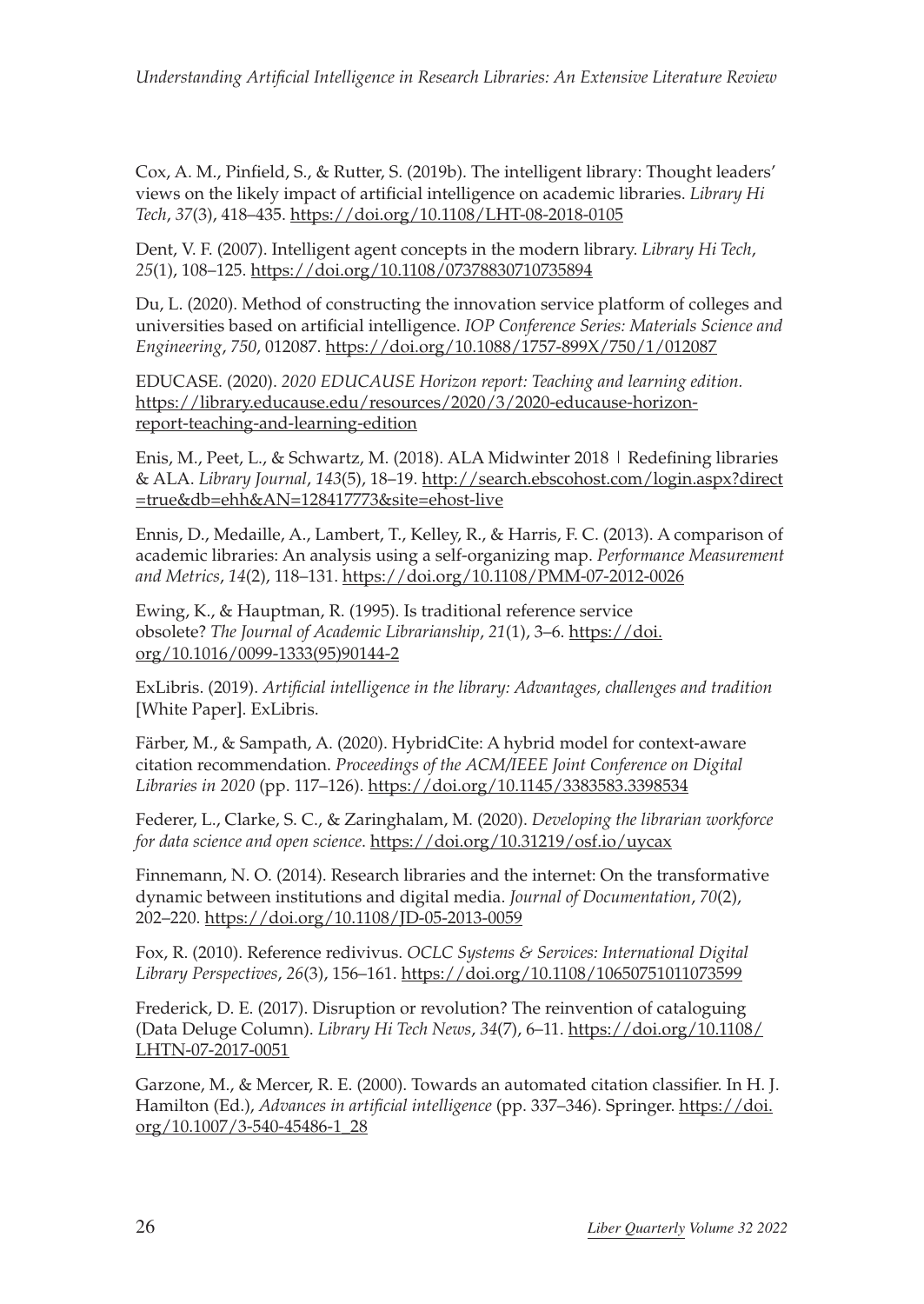Gasparini, A., Mohammed, A. A., & Oropallo, G. (2018). Service design for artificial intelligence. *ServDes.2018 Conference Proceedings Co-Creating Services*, 1064–1073.

Golub, K. (2006). Automated subject classification of textual web documents. *Journal of Documentation*, *62*(3), 350–371. <https://doi.org/10.1108/00220410610666501>

Golub, K., Hagelback, J., & Ardo, A. (2020). Automatic classification of Swedish metadata using Dewey Decimal Classification: A comparison of approaches. *Journal of Data and Information Science*, *5*(1), 18–38. [https://doi.org/10.2478/](https://doi.org/10.2478/jdis-2020-0003) [jdis-2020-0003](https://doi.org/10.2478/jdis-2020-0003)

Gorichanaz, T., Furner, J., Ma, L., Bawden, D., Robinson, L., Dixon, D., Herold, K., Søe, S. O., Van der Veer Martens, B., & Floridi, L. (2020). Information and design: Book symposium on Luciano Floridi's The logic of information. *Journal of Documentation*, *76*(2), 586–616. [https://doi.org/10.1108/JD-10-](https://doi.org/10.1108/JD-10-2019-0200) [2019-0200](https://doi.org/10.1108/JD-10-2019-0200)

Griffey, J. (2019a). Chapter 1. Introduction. *Library Technology Reports*, *55*(1), 5–9.

Griffey, J. (2019b). Chapter 5. Conclusion. *Library Technology Reports*, *55*(1), 26–28.

Gruss, R., Abrahams, A., Song, Y., Berry, D., & Al-Daihani, S. M. (2020). Community building as an effective user engagement strategy: A case study in academic libraries. *Journal of the Association for Information Science and Technology*, *71*(2), 208–220. [https://](https://doi.org/10.1002/asi.24218) [doi.org/10.1002/asi.24218](https://doi.org/10.1002/asi.24218)

Guerra, C. A. N., & Da Silva, F. S. C. (2008). *Semantic web services for intelligent responsive environments*, *8*, 13–21. Scopus.

Guo, J.-L., Wang, H.-C., & Lai, M.-W. (2015). A feature selection approach for automatic e-book classification based on discourse segmentation. *Program*, *49*(1), 2–22.<https://doi.org/10.1108/PROG-12-2012-0071>

Hahn, J. (2019). Evaluating systematic transactional data enrichment and reuse. *Proceedings of the Conference on Artificial Intelligence for Data Discovery and Reuse* (pp. 1–4). <https://doi.org/10.1145/3359115.3359116>

Hahn, J., & McDonald, C. (2018). Account-based recommenders in open discovery environments. *Digital Library Perspectives*, *34*(1), 70–76. [https://doi.org/10.1108/](https://doi.org/10.1108/DLP-07-2017-0022) [DLP-07-2017-0022](https://doi.org/10.1108/DLP-07-2017-0022)

Hähner, U., & Seeger, B. (2009). IT-supported long-term risk analysis for the Savigny Estate at Marburg University Library. *Restaurator. International Journal for the Preservation of Library and Archival Material*, *30*(3), 149–164. [https://doi.org/10.1515/](https://doi.org/10.1515/rest.010) [rest.010](https://doi.org/10.1515/rest.010)

Hauptmann, A. G., Witbrock, M. J., & Christel, M. G. (1997). Artificial intelligence techniques in the interface to a digital video library. *CHI '97 Extended Abstracts on Human Factors in Computing Systems*, 2–3.<https://doi.org/10.1145/1120212.1120214>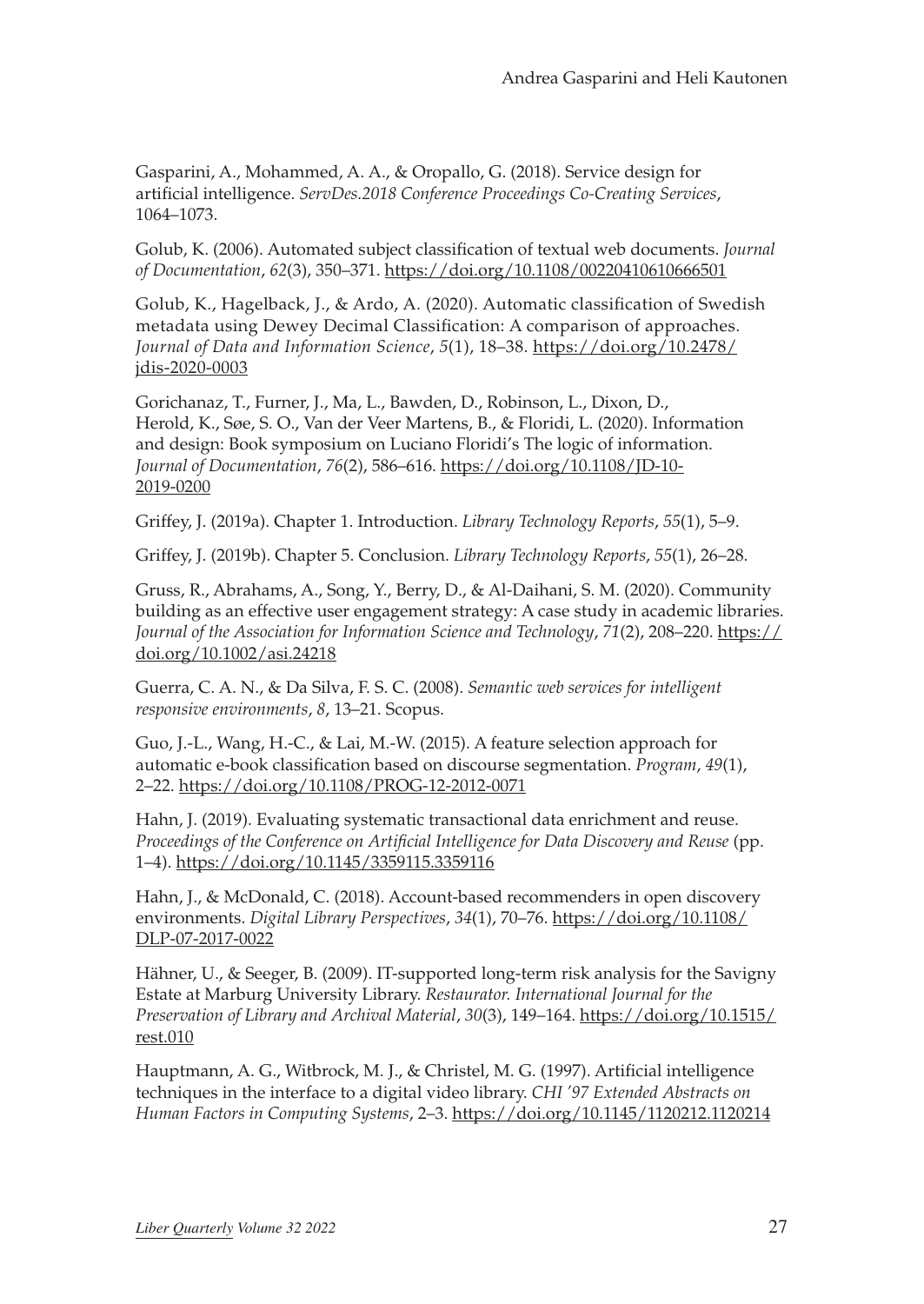Head, A., Fister, B., & MacMillan, M. (2020). *Information literacy in the age of algorithms* (p. 55). Project information literacy. [https://www.projectinfolit.org/algo\\_study.html](https://www.projectinfolit.org/algo_study.html)

Henry, G. (2019). Research librarians as guides and navigators for AI policies at universities. *Research Library Issues*, *299*, 47–66.

Hepworth, M. (2007). Knowledge of information behaviour and its relevance to the design of people-centred information products and services. *Journal of Documentation*, *63*(1), 33–56. <https://doi.org/10.1108/00220410710723876>

Hjørland, B. (2012). Is classification necessary after Google? *Journal of Documentation*, *68*(3), 299–317. <https://doi.org/10.1108/00220411211225557>

Hofman-Apitius, M., Younesi, E., & Kasam, V. (2009). Direct use of information extraction from scientific text for modeling and simulation in the life sciences. *Library Hi Tech*, *27*(4), 505–519.<https://doi.org/10.1108/07378830911007637>

Iantovics, L. B., Kovacs, L., & Fekete, G. L. (2016). Next generation university library information systems based on cooperative learning. *New Review of Information Networking*, *21*(2), 101–116.<https://doi.org/10.1080/13614576.2016.1247742>

Ibekwe-SanJuan, F. (2006). Constructing and maintaining knowledge organization tools: A symbolic approach. *Journal of Documentation*. [https://doi.](https://doi.org/10.1108/00220410610653316) [org/10.1108/00220410610653316](https://doi.org/10.1108/00220410610653316)

Iqbal, N., Jamil, F., Ahmad, S., & Kim, D. (2020). Toward effective planning and management using predictive analytics based on rental book data of academic libraries. *Ieee Access*, *8*, 81978–81996. <https://doi.org/10.1109/ACCESS.2020.2990765>

Jadhav, D., & Shenoy, D. (2020). Measuring the smartness of a library. *Library & Information Science Research*, *42*(3), 101036. <https://doi.org/10.1016/j.lisr.2020.101036>

Jakeway, E. (2020). *Machine learning* + *Libraries summit event summary* (p. 39). Library of congress. [https://labs.loc.gov/static/labs/meta/ML-Event-Summary-](https://labs.loc.gov/static/labs/meta/ML-Event-Summary-Final-2020-02-13.pdf)[Final-2020-02-13.pdf](https://labs.loc.gov/static/labs/meta/ML-Event-Summary-Final-2020-02-13.pdf)

Javier Cabrerizo, F., Angeles Martinez, M., Lopez-Gijon, J., Chiclana, F., & Herrera-Viedma, E. (2015). A web information system to improve the digital library service quality. In H. Fujita & S. F. Su (Eds.), *New Trends on System Sciences and Engineering* (Vol. 276, pp. 3–16). Ios Press.<https://doi.org/10.3233/978-1-61499-522-7-3>

Johnson, B. (2018). Libraries in the age of artificial intelligence. *Computers in Libraries*, *38*(1). [http://www.infotoday.com/cilmag/jan18/Johnson--Libraries-in-the-Age-of-](http://www.infotoday.com/cilmag/jan18/Johnson--Libraries-in-the-Age-of-Artificial-Intelligence.shtml)[Artificial-Intelligence.shtml](http://www.infotoday.com/cilmag/jan18/Johnson--Libraries-in-the-Age-of-Artificial-Intelligence.shtml)

Johnson, S. (2019). Technology innovation and AI ethics. *Research Library Issues*, *299*, 14-27.

Johnston, M., & Weckert, J. (1990). Selection advisor: An expert system for collection development. *Information Technology and Libraries*, *9*(3), 219–225. Scopus.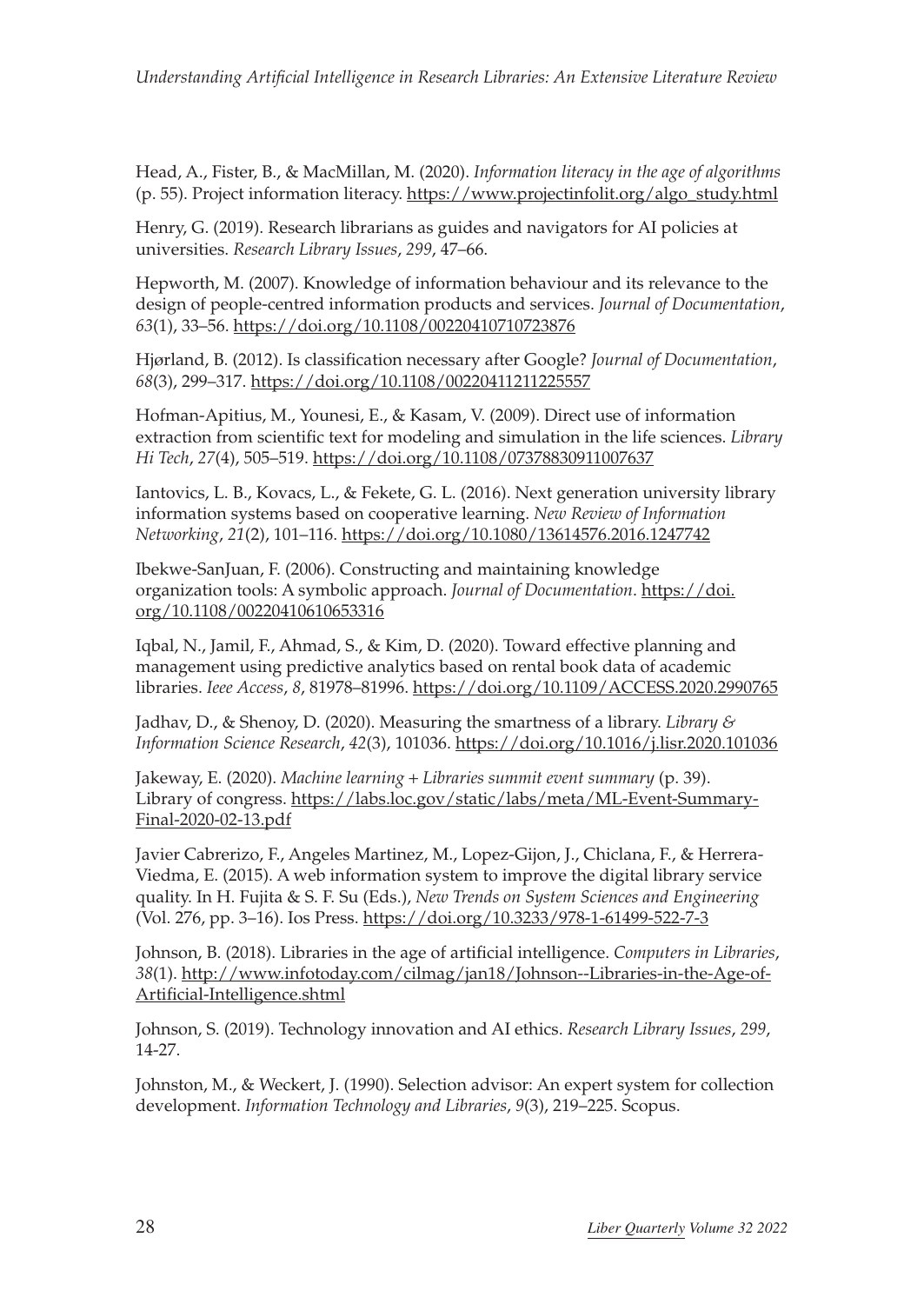Joorabchi, A., & E. Mahdi, A. (2013). Classification of scientific publications according to library controlled vocabularies: A new concept matching-based approach. *Library Hi Tech*, *31*(4), 725–747.<https://doi.org/10.1108/LHT-03-2013-0030>

Kanarkard, W., Seemajaruek, C., Pongsuwan, T., & Inlam, T. (2017). Predictive analytic of library patron behavior. *Proceedings of the 3rd International Conference on Communication and Information Processing* (pp. 1–5).<https://doi.org/10.1145/3162957.3162961>

Kennedy, M. L. (2019). What do artificial intelligence (AI) and ethics of AI mean in the context of research libraries? *Research Library Issues*, *299*. [https://publications.arl.](https://publications.arl.org/18nm1db/) [org/18nm1db/](https://publications.arl.org/18nm1db/)

Keshavarz, H. (2008). Human information behaviour and design, development and evaluation of information retrieval systems. *Program*, *42*(4), 391–401. [https://doi.](https://doi.org/10.1108/00330330810912070) [org/10.1108/00330330810912070](https://doi.org/10.1108/00330330810912070)

Kim, B. (2019a). Chapter 3. AI and creating the first multidisciplinary AI lab. *Library Technology Reports*, *55*(1), 16–20.

Kim, B. (2019b, August 21). AI-powered robots for libraries: Exploratory questions. *Technical Services Department Faculty Publications*. IFLA WLIC conference, Wildau, Germany. [https://digitalcommons.uri.edu/lib\\_ts\\_pubs/113](https://digitalcommons.uri.edu/lib_ts_pubs/113)

Koehler, W. (2004). Digital libraries, digital containers, "library patrons", and visions for the future. *The Electronic Library*, *22*(5), 401–407. [https://doi.](https://doi.org/10.1108/02640470410561910) [org/10.1108/02640470410561910](https://doi.org/10.1108/02640470410561910)

Kushkowski, J. D., Shrader, C. B., Anderson, M. H., & White, R. E. (2020). Information flows and topic modeling in corporate governance. *Journal of Documentation*, *76*. <https://doi.org/10.1108/JD-10-2019-0207>

Lee, C. A. (Cal). (2011). A framework for contextual information in digital collections. *Journal of Documentation*, *67*(1), 95–143. <https://doi.org/10.1108/00220411111105470>

Litsey, R., & Mauldin, W. (2018). Knowing what the patron wants: Using predictive analytics to transform library decision making. *The Journal of Academic Librarianship*, *44*(1), 140–144. <https://doi.org/10.1016/j.acalib.2017.09.004>

Lorang, E., Soh, L.-K., Liu, Y., & Pack, C. (2020). Digital libraries, intelligent data analytics, and augmented description: A demonstration project. *Faculty Publications, UNL Libraries*. <https://digitalcommons.unl.edu/libraryscience/396>

Lund, B. D. (2020). Four categories of academic libraries: A cluster analysis based on collections, expenditures, and circulation per student data. *Library Collections Acquisitions & Technical Services*.<https://doi.org/10.1080/14649055.2020.1794748>

Lund, B. D., Omame, I., Tijani, S., & Agbaji, D. (2020). Perceptions toward artificial intelligence among academic library employees and alignment with the diffusion of innovations' adopter categories | Lund | College & Research Libraries. *College and Research Libraries*, *81*(5), 865–882. <https://doi.org/10.5860/crl.81.5.865>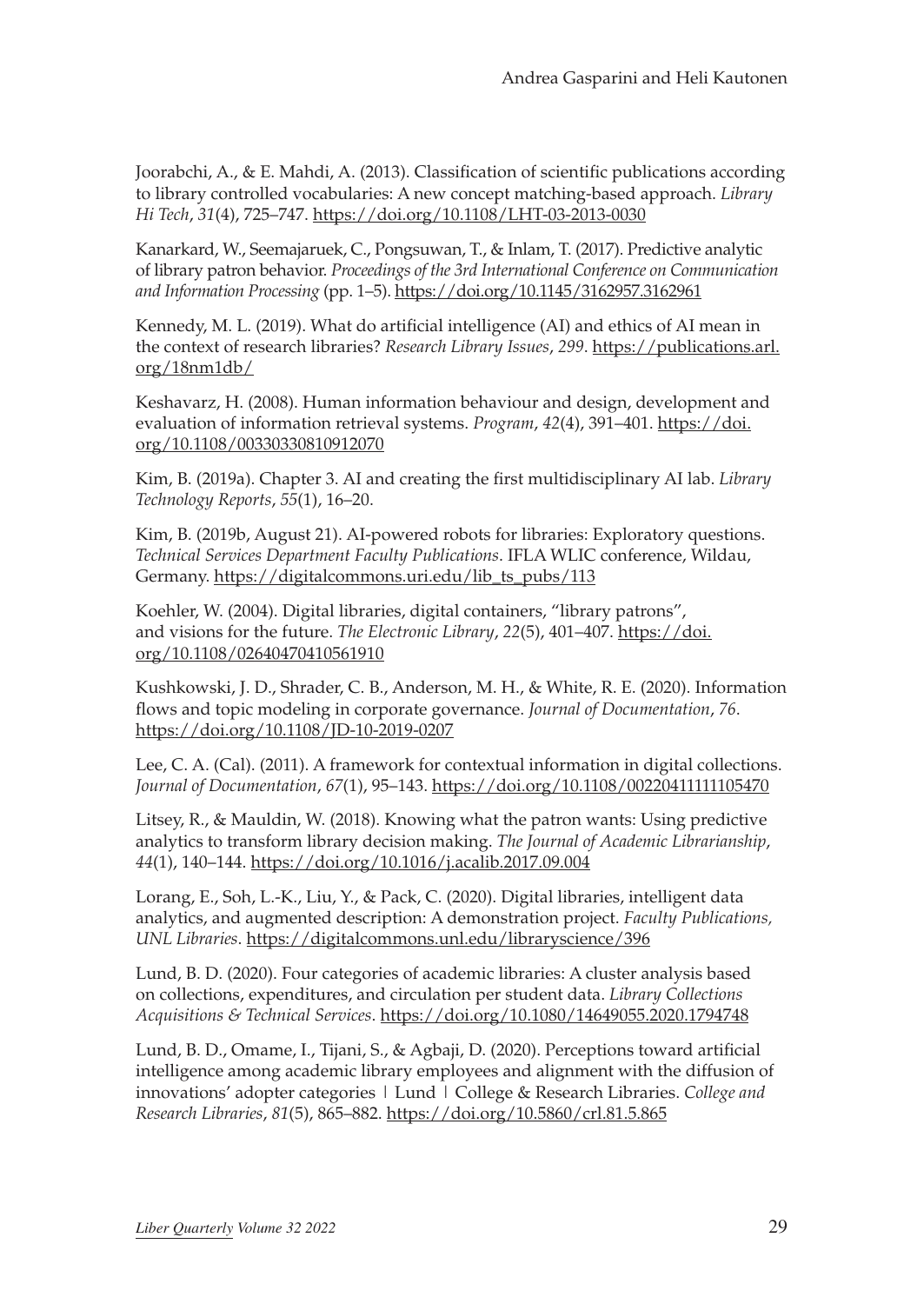Madhusudhan, M., & Nagabhushanam, V. (2012). Web-based library services in university libraries in India: An analysis of librarians' perspective. *The Electronic Library*, *30*(5), 569–588. <https://doi.org/10.1108/02640471211275657>

Maringanti, H., Samarakoon, D., & Zhu, B. (2019). *Machine learning meets library archives: Image Analysis to generate descriptive metadata*. Univeristy of Utah. [https://](https://www.lyrasis.org/Leadership/Documents/Catalyst%20Fund/UU-version2-MachineLearning-CatalystFund-WhitePaper.pdf) [www.lyrasis.org/Leadership/Documents/Catalyst%20Fund/UU-version2-](https://www.lyrasis.org/Leadership/Documents/Catalyst%20Fund/UU-version2-MachineLearning-CatalystFund-WhitePaper.pdf) [MachineLearning-CatalystFund-WhitePaper.pdf](https://www.lyrasis.org/Leadership/Documents/Catalyst%20Fund/UU-version2-MachineLearning-CatalystFund-WhitePaper.pdf)

Massis, B. (2018). Artificial intelligence arrives in the library. *Information and Learning Science*, *119*(7/8), 456–459.<https://doi.org/10.1108/ILS-02-2018-0011>

Miller, J. (2020). The new library user: Machine learning. *EDUCASE Review*, *55*(1). <https://er.educause.edu/articles/2020/2/the-new-library-user-machine-learning>

Mitchell, S. (2006). Machine assistance in collection building: New tools, research, issues, and reflections. *Information Technology and Libraries*, *25*(4), 190–216. [https://](https://doi.org/10.6017/ital.v25i4.3353) [doi.org/10.6017/ital.v25i4.3353](https://doi.org/10.6017/ital.v25i4.3353)

Montaner, M., López, B., & de la Rosa, J. L. (2003). A taxonomy of recommender agents on the internet. *Artificial Intelligence Review*, *19*(4), 285–330. [https://doi.org/](https://doi.org/10.1023/A:1022850703159) [10.1023/A:1022850703159](https://doi.org/10.1023/A:1022850703159)

Morriello, R. (2019). Blockchain, artificial intelligence and Internet of things in libraries. *Aib Studi*, *59*(1–2), 45–68. <https://doi.org/10.2426/aibstudi-11927>

Muehlberger, G., Seaward, L., Terras, M., Ares Oliveira, S., Bosch, V., Bryan, M., Colutto, S., Déjean, H., Diem, M., Fiel, S., Gatos, B., Greinoecker, A., Grüning, T., Hackl, G., Haukkovaara, V., Heyer, G., Hirvonen, L., Hodel, T., Jokinen, M., … Zagoris, K. (2019). Transforming scholarship in the archives through handwritten text recognition: Transkribus as a case study. *Journal of Documentation*, *75*(5), 954–976. <https://doi.org/10.1108/JD-07-2018-0114>

Myhill, M., Shoebridge, M., & Snook, L. (2009). Virtual research environments – a Web 2.0 cookbook? *Library Hi Tech*, *27*(2), 228–238. [https://doi.org/10.1108/](https://doi.org/10.1108/07378830910968182) [07378830910968182](https://doi.org/10.1108/07378830910968182)

Neumann, A. W., & Geyer-Schulz, A. (2008). Applying small sample test statistics for behavior-based recommendations. In C. Preisach, H. Burkhardt, L. SchmidtThieme, & R. Decker (Eds.), *Data analysis, machine learning and applications* (pp. 541–549). Springer-Verlag Berlin. [https://doi.org/10.1007/978-3-540-78246-9\\_64](https://doi.org/10.1007/978-3-540-78246-9_64)

Niininen, S., Nykyri, S., & Suominen, O. (2017). The future of metadata: Open, linked, and multilingual – the YSO case. *Journal of Documentation*, *73*(3), 451–465. [http://](http://dx.doi.org/10.1108/JD-06-2016-0084) [dx.doi.org/10.1108/JD-06-2016-0084](http://dx.doi.org/10.1108/JD-06-2016-0084)

Nolin, J. M. (2013). The special librarian and personalized meta-services: Strategies for reconnecting librarians and researchers. *Library Review*, *62*(8/9), 508–524. [https://](https://doi.org/10.1108/LR-02-2013-0015) [doi.org/10.1108/LR-02-2013-0015](https://doi.org/10.1108/LR-02-2013-0015)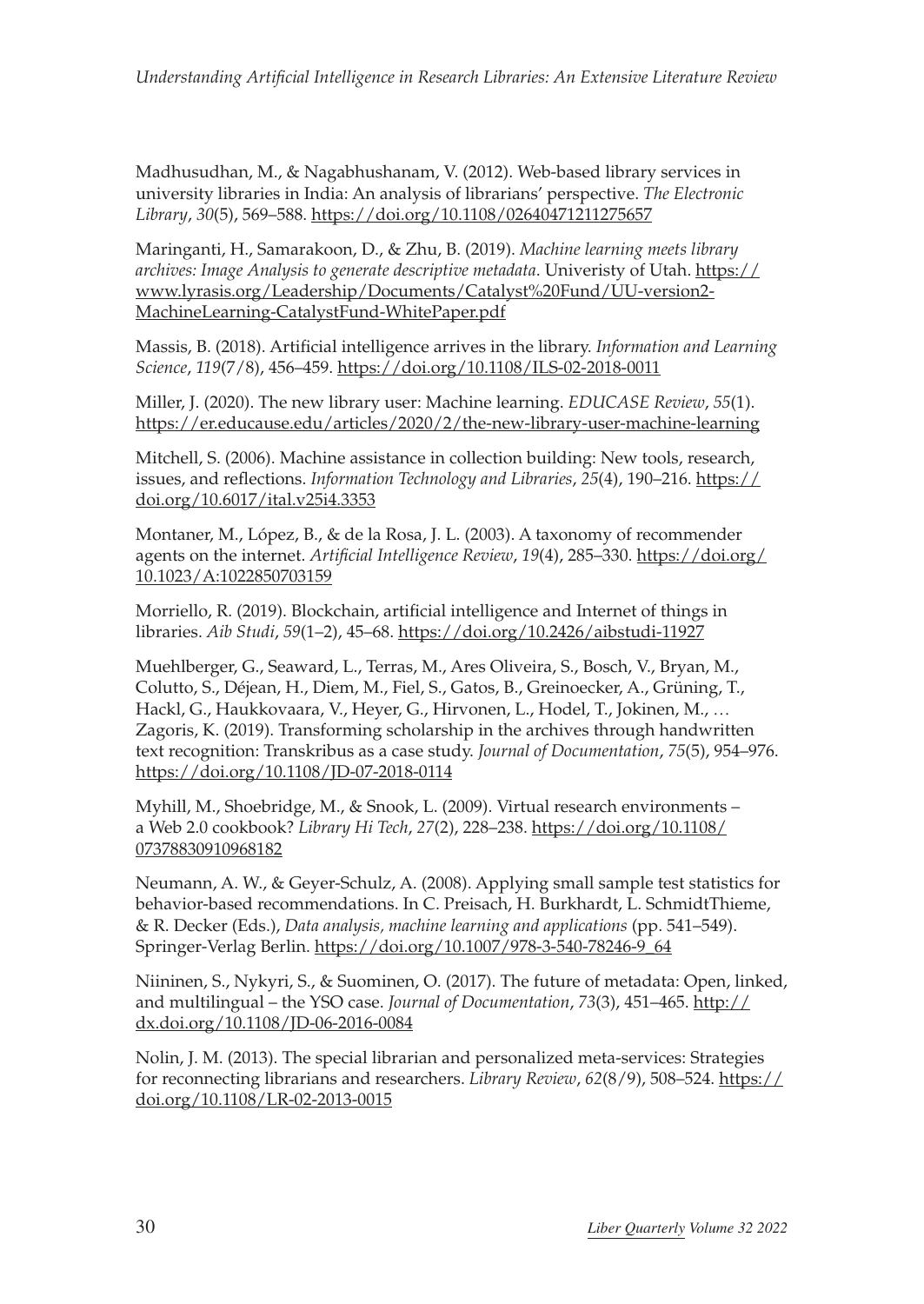Ochilbek, R. (2019). Using data mining techniques to predict and detect important features for book borrowing rate in academic libraries. *2019 15th International Conference on Electronics, Computer and Computation (ICECCO)*, 1–5. [https://doi.](https://doi.org/10.1109/ICECCO48375.2019.9043203) [org/10.1109/ICECCO48375.2019.9043203](https://doi.org/10.1109/ICECCO48375.2019.9043203)

Padilla, T. (2019). *Responsible operations: Data science, machine learning, and AI in libraries*. [https://www.oclc.org/research/publications/2019/oclcresearch](https://www.oclc.org/research/publications/2019/oclcresearch-responsible-operations-data-science-machine-learning-ai.html)[responsible-operations-data-science-machine-learning-ai.html](https://www.oclc.org/research/publications/2019/oclcresearch-responsible-operations-data-science-machine-learning-ai.html)

Porcel, C., Lopez-Herrera, A. G., & Herrera-Viedma, E. (2009). A recommender system for research resources based on fuzzy linguistic modeling. *Expert Systems with Applications*, *36*(3), 5173–5183. <https://doi.org/10.1016/j.eswa.2008.06.038>

Porcel, C., Ching-Lopez, A., Bernabe-Moreno, J., Tejeda-Lorente, A., & Herrera-Viedma, E. (2017). Fuzzy linguistic recommender systems for the selective diffusion of information in digital libraries. *Journal of Information Processing Systems*, *13*(4), 653–667. <https://doi.org/10.3745/JIPS.04.0035>

Powell, J., Collins, L., Eberhardt, A., Izraelevitz, D., Roman, J., Dufresne, T., Scott, M., Blake, M., & Grider, G. (2012). "At scale" author name matching with Hadoop/MapReduce. *Library Hi Tech News*, *29*(4), 6–12. [https://doi.](https://doi.org/10.1108/07419051211249455) [org/10.1108/07419051211249455](https://doi.org/10.1108/07419051211249455)

Rah, J. A., Gul, S., & Ashraf Wani, Z. (2010). University libraries: Step towards a web based knowledge management system. *VINE*, *40*(1), 24–38. [https://doi.](https://doi.org/10.1108/03055721011024900) [org/10.1108/03055721011024900](https://doi.org/10.1108/03055721011024900)

Ramanayaka, K. H., Chen, X., & Shi, B. (2016). Preference of Analytical Hierarchical Process (AHP) for assessing web presence: An assessment of websites of university libraries of Sri Lanka. *2016 International Conference on Progress in Informatics and Computing (PIC)* (pp. 748–752). <https://doi.org/10.1109/PIC.2016.7949598>

Riddick, J. (1990). New world in the morning: Artificial intelligence. *Serials: The Journal for the Serials Community*, *3*(2), 50–54.<https://doi.org/10.1629/030250>

Ridley, M. (2019). Explainable artificial intelligence. *Research Library Issues*, *299*, 28–46.

Rubin, V. L., Chen, Y., & Thorimbert, L. M. (2010). Artificially intelligent conversational agents in libraries. *Library Hi Tech*, *28*(4), 496–522. [https://doi.](https://doi.org/10.1108/07378831011096196) [org/10.1108/07378831011096196](https://doi.org/10.1108/07378831011096196)

Schneider, J., Adams, C., DeBauche, S., Echols, R., McKean, C., Moran, J., & Waugh, D. (2019). Appraising, processing, and providing access to email in contemporary literary archives. *Archives and Manuscripts*, *47*(3), 305–326. [https://doi.org/10.1080/0](https://doi.org/10.1080/01576895.2019.1622138) [1576895.2019.1622138](https://doi.org/10.1080/01576895.2019.1622138)

Schoeb, D., Suarez-Ibarrola, R., Hein, S., Dressler, F. F., Adams, F., Schlager, D., & Miernik, A. (2020). Use of artificial intelligence for medical literature search: Randomized controlled trial using the Hackathon format. *Interactive Journal of Medical Research*, *9*(1), e16606.<https://doi.org/10.2196/16606>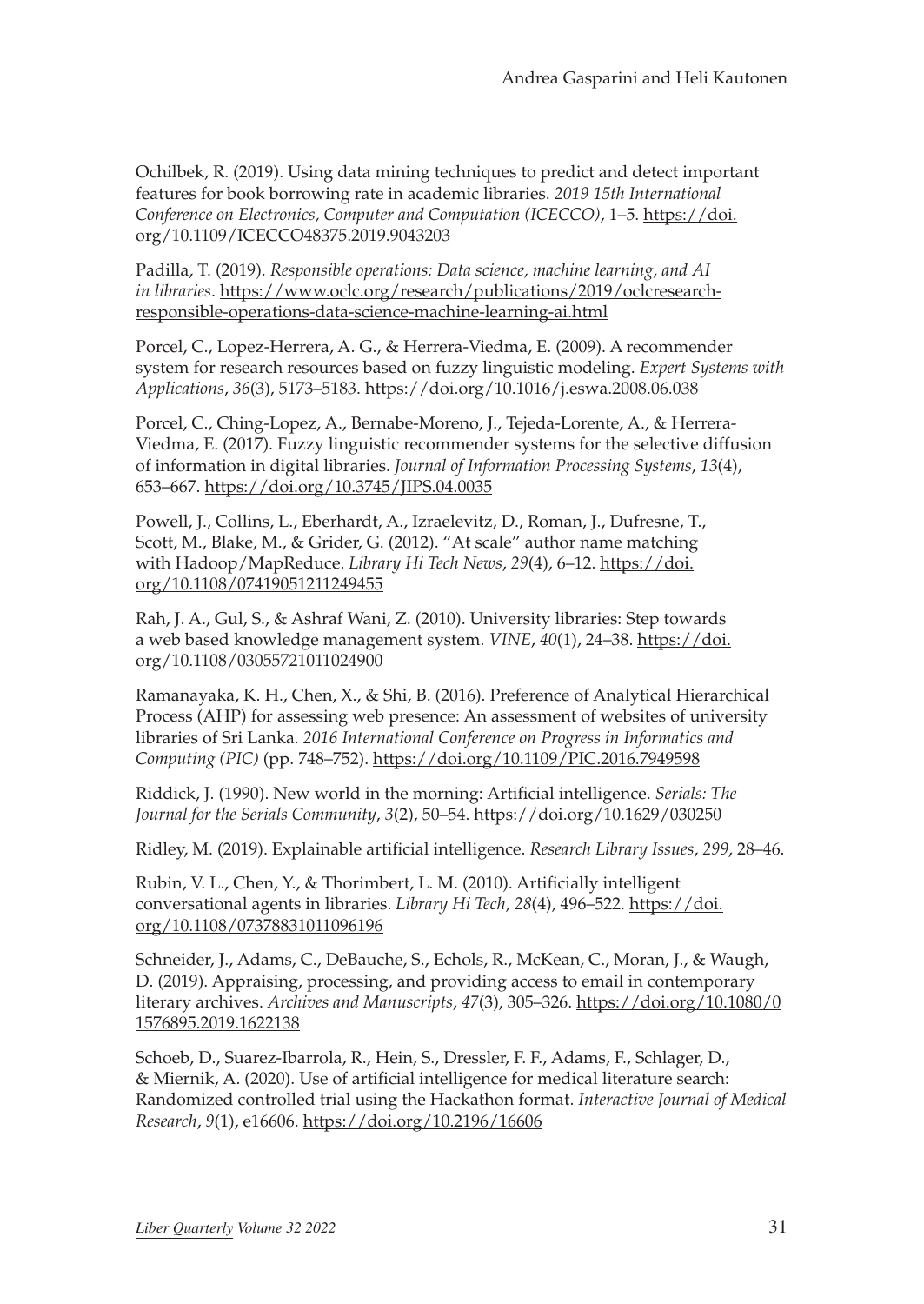Sidorko, P. E. (2009). Virtually there, almost: Educational and informational possibilities in virtual worlds. *Library Management*, *30*(6/7), 404–418. [https://doi.](https://doi.org/10.1108/01435120910982104) [org/10.1108/01435120910982104](https://doi.org/10.1108/01435120910982104)

Siguenza-Guzman, L., Saquicela, V., Avila-Ordóñez, E., Vandewalle, J., & Cattrysse, D. (2015). Literature review of data mining applications in academic libraries. *The Journal of Academic Librarianship*, *41*(4), 499–510. [https://doi.org/10.1016/j.](https://doi.org/10.1016/j.acalib.2015.06.007) [acalib.2015.06.007](https://doi.org/10.1016/j.acalib.2015.06.007)

Smith, L. C. (1976). Artificial intelligence in information retrieval systems. *Information Processing & Management*, *12*(3), 189–222. [https://doi.org/10.1016/](https://doi.org/10.1016/0306-4573(76)90005-4) [0306-4573\(76\)90005-4](https://doi.org/10.1016/0306-4573(76)90005-4)

Steele, K. (2011). The singularity and the library. *The Bottom Line*, *24*(4), 227–229. <https://doi.org/10.1108/08880451111193325>

Stehno, B., & Retti, G. (2003). Modelling the logical structure of books and journals using augmented transition network grammars. *Journal of Documentation*, *59*(1), 69–83. <https://doi.org/10.1108/00220410310458019>

Stribling, J., Councill, I. G., Li, J. Y., Kaashoek, R., Karger, D. R., Morris, R., & Shenker, S. (2005). OverCite: A cooperative digital research library. In M. Castro & R. VanRenesse (Eds.), *Peer-to-Peer Systems Iv* (Vol. 3640, pp. 69–79). Springer-Verlag Berlin.

Suominen, O. (2019). *Annif: DIY automated subject indexing using multiple algorithms*. <https://www.doria.fi/handle/10024/169004>

Tsuji, K., Yoshikane, F., Sato, S., & Itsumura, H. (2014). Book recommendation using machine learning methods based on library loan records and bibliographic information. *2014 IIAI 3rd International Conference on Advanced Applied Informatics* (pp. 76–79). <https://doi.org/10.1109/IIAI-AAI.2014.26>

Uzwyshyn, R. J. (2018). Academic libraries and technology: An environmental scan towards future possibilities. In *Academic and Digital Libraries: Emerging Directions and Trends* (pp. 63–86). Scopus.

Von Seggern, M., Merrill, A., & Zhu, L. (2010). "Sense of place" in digital collections. *OCLC Systems & Services: International Digital Library Perspectives*, *26*(4), 273–282. <https://doi.org/10.1108/10650751011087639>

Voorbij, H. (2012). The value of LibraryThing tags for academic libraries. *Online Information Review*, *36*(2), 196–217. <https://doi.org/10.1108/14684521211229039>

Walch, V. I. (1993). Final report: Automated records and techniques curriculum development project: Committee on automated records and techniques. *The American Archivist*, *56*(3), 468–505. JSTOR.

Walker, K. W., & Jiang, Z. (2019). Application of adaptive boosting (AdaBoost) in demand-driven acquisition (DDA) prediction: A machine-learning approach. *The Journal of Academic Librarianship*, *45*(3), 203–212.<https://doi.org/10.1016/j.acalib.2019.02.013>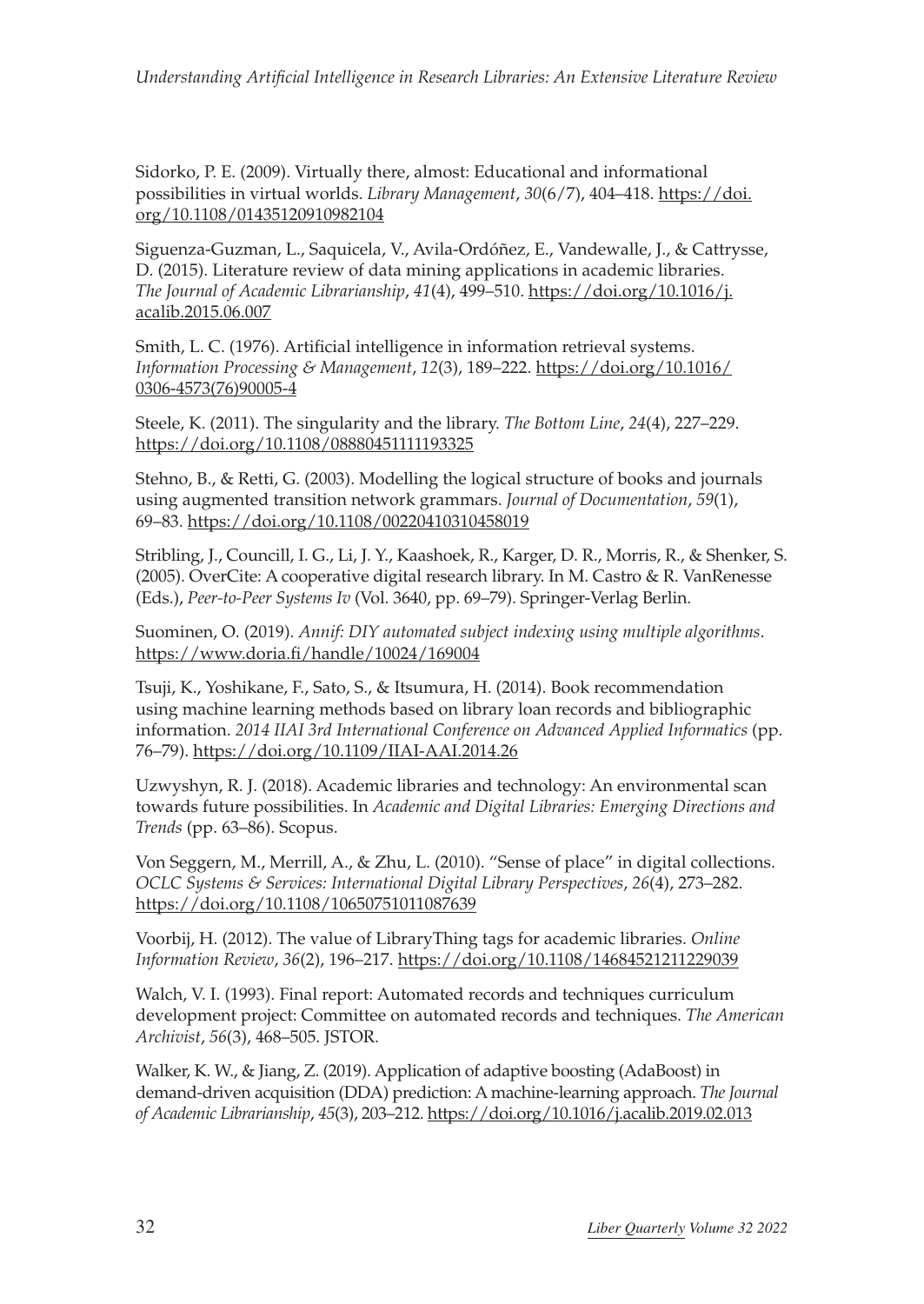Wang, X. (2011). Research of user-oriented university library information resources integration model. *2011 2nd International Conference on Artificial Intelligence, Management Science and Electronic Commerce (AIMSEC)* (pp. 7182–7185). [https://doi.](https://doi.org/10.1109/AIMSEC.2011.6011466) [org/10.1109/AIMSEC.2011.6011466](https://doi.org/10.1109/AIMSEC.2011.6011466)

Wang, X., & Cao, H. (2014). Study on building library personalized subject service platform in big data environment-Lib 2.0 Solutions based on Hadoop framework. In H. Ma, W. Wang, & Y. Zhang (Eds.), *2014 IEEE 3rd International Conference on Cloud Computing and Intelligence Systems (CCIS)* (pp. 146–149). IEEE.

Watkins, T. (2019). Cosmology of artificial intelligece project: libraries, makerspaces, community and AI literacy. *AI Matters*, *5*(4), 14–17. [https://doi.](https://doi.org/10.1145/3375637.3375643) [org/10.1145/3375637.3375643](https://doi.org/10.1145/3375637.3375643)

Wen, G., & Li, C. (2019). Research on hybrid recommendation model based on PersonRank algorithm and TensorFlow platform. In *2018 International Symposium on Power Electronics and Control Engineering (ispece 2018)* (Vol. 1187, pp. 042086). Iop Publishing Ltd. <https://doi.org/10.1088/1742-6596/1187/4/042086>

Wetzler, P. G., Bethard, S., Butcher, K., Martin, J. H., & Sumner, T. (2009). Automatically assessing resource quality for educational digital libraries. *Proceedings of the 3rd Workshop on Information Credibility on the Web* (pp. 3–10). [https://doi.](https://doi.org/10.1145/1526993.1526997) [org/10.1145/1526993.1526997](https://doi.org/10.1145/1526993.1526997)

Wheatley, A., & Hervieux, S. (2019). Artificial intelligence in academic libraries: An environmental scan. *Information Services & Use*, *39*(4), 347–356. [https://doi.](https://doi.org/10.3233/ISU-190065) [org/10.3233/ISU-190065](https://doi.org/10.3233/ISU-190065)

White, H., Willis, C., & Greenberg, J. (2014). HIVEing: The effect of a semantic web technology on inter-indexer consistency. *Journal of Documentation*, *70*(3), 307–329. <https://doi.org/10.1108/JD-07-2012-0083>

Xia, T., & Liu, Y. (2019). Application of improved association-rules mining algorithm in the circulation of university library. In X. Wang (Ed.), *2018 International Conference on Big Data and Artificial Intelligence (icbdai 2018)* (pp. 60–64). Francis Acad Press. <https://doi.org/10.25236/icbdai.2018.010>

Yelton, A. (2019). Chapter 2. HAMLET: Neural-net-powered prototypes for library discovery. *Library Technology Reports*, *55*(1), 10–15.

Ylipulli, J., & Luusua, A. (2019). Without libraries what have we? Public libraries as nodes for technological empowerment in the era of smart cities, AI and big data. *Proceedings of the 9th International Conference on Communities & Technologies – Transforming Communities* (pp. 92–101). <https://doi.org/10.1145/3328320.3328387>

Yue, Z., & Jia, Y. (2008). interval intuitionistic fuzzy comprehensive evaluation for the degree of reader's satisfaction in university library. *2008 International Symposium on Computational Intelligence and Design*, *1*, 146–149. [https://doi.org/10.1109/](https://doi.org/10.1109/ISCID.2008.105) [ISCID.2008.105](https://doi.org/10.1109/ISCID.2008.105)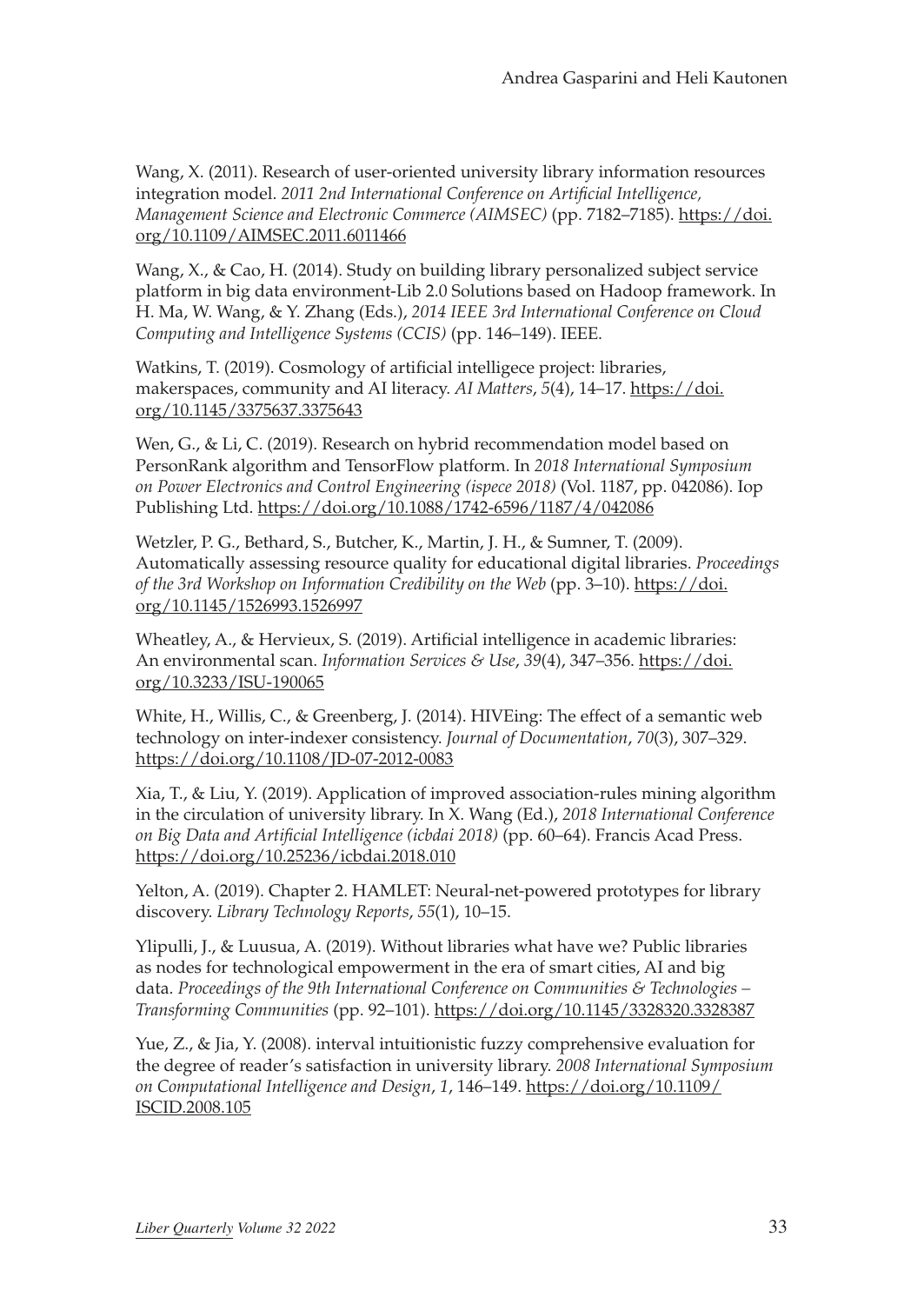Zhou, Q. (2005). The development of digital libraries in China and the shaping of digital librarians. *The Electronic Library*, *23*(4), 433–441. [https://doi.](https://doi.org/10.1108/02640470510611490) [org/10.1108/02640470510611490](https://doi.org/10.1108/02640470510611490)

Zhu, Z., & Wang, J. -Y. (2007). Book recommendation service by improved association rule mining algorithm. In *Proceedings of 2007 International Conference on Machine Learning and Cybernetics, Vols 1-7* (pp. 3864–3869). IEEE.

Zhu, Q., Wu, Y., Li, Y., Han, J., & Zhou, X. (2018). Text mining based theme logic structure identification: Application in library journals. *Library Hi Tech*, *36*(3), 411–425. <https://doi.org/10.1108/LHT-10-2017-0211>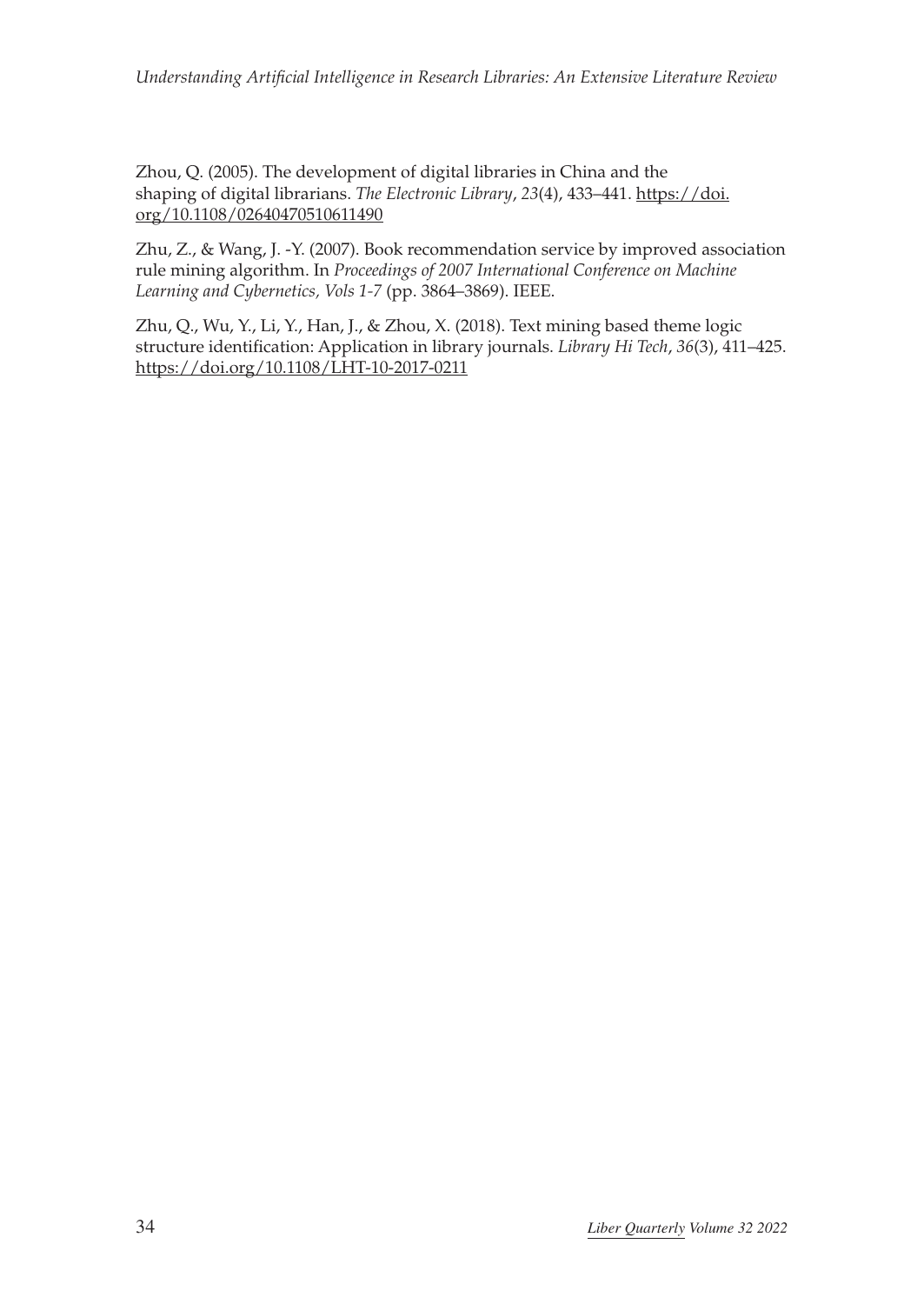*Appendix A: Table of codes*

|                             | Code ID Code name                                 |    | Occurrences References (max. 10 examples)                                                                                                                                                                                                            |
|-----------------------------|---------------------------------------------------|----|------------------------------------------------------------------------------------------------------------------------------------------------------------------------------------------------------------------------------------------------------|
|                             | RQ 1 Role of Library/staff                        |    |                                                                                                                                                                                                                                                      |
| $L-1$                       | Professional using AI<br>tools & services         | 43 | (e.g., Adams Becker et al., 2017; Arms, 2012;<br>Boman, 2019; Clough et al., 2011; Hjørland,<br>2012; Ibekwe-SanJuan, 2006; Madhusudhan<br>& Nagabhushanam, 2012; Ramanayaka et al.,<br>2016; Siguenza-Guzman et al., 2015; Walker &<br>Jiang, 2019) |
| $L-2$                       | Professional developing 8<br>AI tools & services  |    | (e.g., Cox et al., 2019b; Gasparini et al., 2018;<br>Golub et al., 2020; Griffey, 2019b; Hepworth,<br>2007)                                                                                                                                          |
| $L-3$                       | Guardian of values                                | 7  | (e.g., Henry, 2019; Johnson, 2019; Ridley, 2019;<br>Steele, 2011; Ylipulli & Luusua, 2019)                                                                                                                                                           |
| $L-4$                       | Investigator of change                            | 6  | (Ali et al., 2020; Cox et al., 2019a; Frederick,<br>2017; Gorichanaz et al., 2020; Kushkowski<br>et al., 2020; Lorang et al., 2020)                                                                                                                  |
| L-5                         | Professional replaced<br>by AI                    | 3  | (Asemi et al., 2020; Bethard et al., 2009; Ewing<br>& Hauptman, 1995)                                                                                                                                                                                |
| $L-6$                       | Partner/participant in<br>change                  | 9  | (e.g., Burton et al., 2018; Finnemann, 2014;<br>Kennedy, 2019; Massis, 2018; Padilla, 2019)                                                                                                                                                          |
| L-7                         | Agent of desirable<br>change                      | 12 | (e.g., Griffey, 2019a; Head et al., 2020;<br>Jakeway, 2020; Kim, 2019a,b; Wheatley &<br>Hervieux, 2019)                                                                                                                                              |
|                             | No role                                           | 38 | (e.g., Golub, 2006; Guo et al., 2015)                                                                                                                                                                                                                |
| RQ 2 Role of users<br>$U-1$ | Information seeker                                | 9  | (e.g., Du, 2020; ExLibris, 2019; Golub et al.,<br>2020; Miller, 2020; Niininen et al., 2017;<br>Stribling et al., 2005; Voorbij, 2012; White<br>et al., 2014)                                                                                        |
| $U-2$                       | Being exploited by the<br>AI                      | 11 | (e.g., Asemi et al., 2020; Johnson, 2018, 2019;<br>Kim, 2019a,b; Ochilbek, 2019)                                                                                                                                                                     |
| $U-3$                       | Victim of bias                                    | 6  | (Benedetti et al., 2020; Fox, 2010; Henry, 2019;<br>Padilla, 2019; Schoeb et al., 2020; Zhu et al.,<br>2018)                                                                                                                                         |
| $U-4$                       | Community member                                  | 2  | (Guerra & Da Silva, 2008; Ylipulli & Luusua,<br>2019)                                                                                                                                                                                                |
| $U-5$                       | Learner of AI<br>technology                       | 12 | (e.g., Adams Becker et al., 2017; Cordell, 2020;<br>Head et al., 2020; Ridley, 2019; Wheatley &<br>Hervieux, 2019)                                                                                                                                   |
| $U-6$                       | Consumer of<br>AI services                        | 12 | (e.g., Färber & Sampath, 2020; Finnemann,<br>2014; Hauptmann et al., 1997; Rubin et al.,<br>2010; Steele, 2011; Suominen, 2019)                                                                                                                      |
| $U$ -7                      | Beneficiary of AI help in 8<br>knowledge creation |    | (e.g., Hofman-Apitius et al., 2009; Jakeway,<br>2020; Kennedy, 2019; Lee, 2011; Riddick, 1990)                                                                                                                                                       |
| $U-8$                       | Part in a trade-off with<br>AI                    | 9  | (e.g., Hahn & McDonald, 2018; Hepworth,<br>2007; Iqbal et al., 2020; Neumann & Geyer-<br>Schulz, 2008; Porcel et al., 2009)                                                                                                                          |